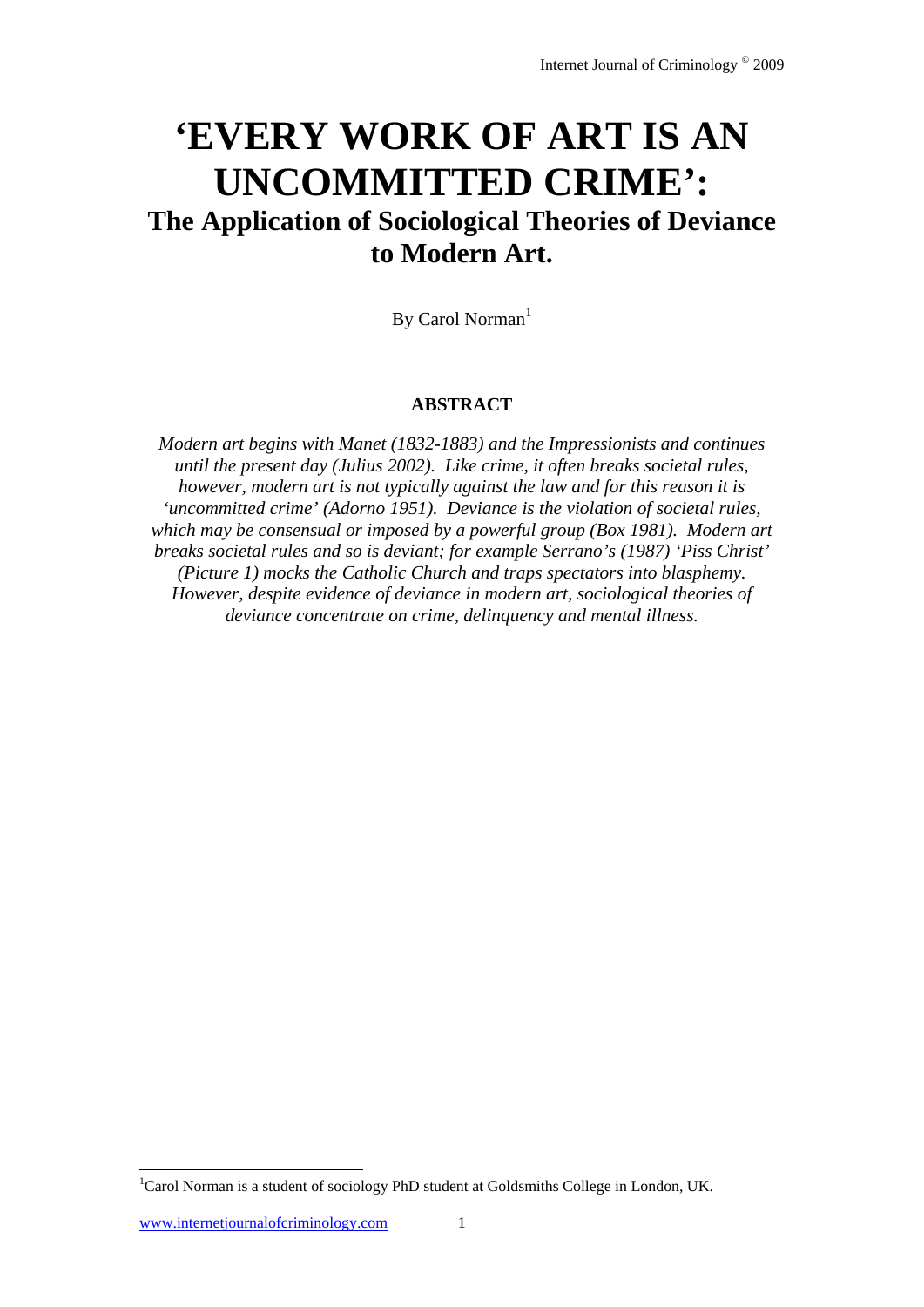## **'Every work of art is an uncommitted crime'<sup>2</sup> : the application of sociological theories of deviance to modern art.**

### **1.0. Introduction**

Modern art begins with Manet (1832-1883) and the Impressionists and continues until the present day (Julius 2002). Like crime, it often breaks societal rules, however, modern art is not typically against the law and for this reason it is 'uncommitted crime' (Adorno 1951). Deviance is the violation of societal rules, which may be consensual or imposed by a powerful group (Box 1981). Modern art breaks societal rules and so is deviant; for example Serrano's (1987) 'Piss Christ' (Picture 1) mocks the Catholic Church and traps spectators into blasphemy. However, despite evidence of deviance in modern art, sociological theories of deviance concentrate on crime, delinquency and mental illness.

This paper asserts that sociological theories of deviance are applicable to modern art. First, a brief historiography of sociological theories of deviance is forwarded. Three movements in modern art are then outlined: 'Impressionism and Post-Impressionism', 'Surrealism and Dada', and 'Contemporary art'. Three sociological theories of deviance - functionalism, subcultural theory and labelling theory (including mental illness and moral panics) are then applied to the three movements in modern art. It is concluded that sociological theories of deviance are applicable to modern art. Finally, it is suggested that for sociological theories of deviance to be fully comprehensive they must examine areas of deviance not traditionally investigated, such as modern art, and must also unite structure and meaning more fully.



**Picture 1** 

l

 $<sup>2</sup>$  Adorno (1951)</sup>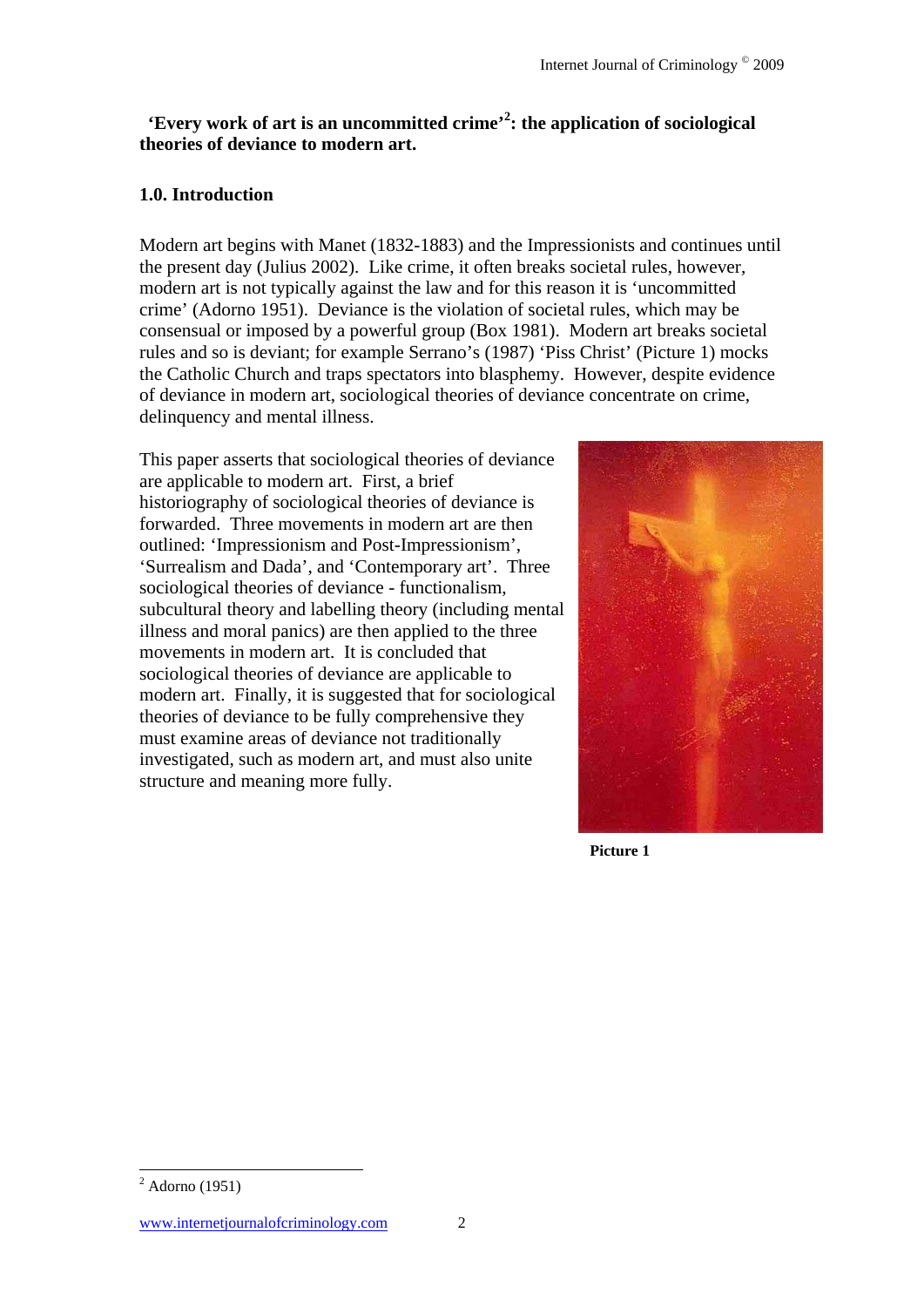### **2.0. A brief historiography of sociological theories of deviance**

This section briefly discusses sociological theories of deviance in preparation for the application of three of them - functionalism, subcultural theory and labelling theory to modern art. During the nineteenth century, theories of deviance posited a biological or a psychological cause of deviance (Box 1981). However, no consistent difference between deviants and others emerged, so sociologists began to investigate social factors (Box 1981). Durkheim (1895) adopted the positivist approach (the application of science to sociology) and investigated society from a functionalist point of view, which asserts that societies are systems with interrelated parts (Rex 1970). He argued that crime is an act that offends collective sentiments but that it is normal in a healthy society; if collective sentiments are so strong that there is no crime, there is no societal change either.

Therefore, Durkheim (1895) challenged the dichotomy between criminality as bad and conformity as good. Merton (1938) continued the functionalist tradition by arguing that pressures from the social structure lead to both deviant and conformist behaviour and so deviant behaviour is as normal as conformist behaviour. Deviant adaptations result when society is anomic (Durkheim 1897) and the culturally prescribed goal of money success is adhered to but the legitimate methods of regulating how this is achieved have broken down. However, despite the ability of functionalism to explain deviance, Wrong (1961) argues that it presents an oversocialised view of individuals as passively accepting the goals and pressures exerted by their culture. Berlin (1967) asserts that value pluralism characterises society so a consensus view such as functionalism cannot hold.

The Chicago school (Downes & Rock 2003) drew on functionalism but broke from the positivistic approach and used participant observation to study social processes. It analysed Chicago into a number of areas or zones. The zone implicated in crime and delinquency is the zone of transition, which is characterised by a high population turnover and a lack of stable institutions. In this way, it is anomic: social relations in this zone are very basic and characterised by mistrust. The ethnographic methods of the Chicago school led to the emergence of subcultural theories. One subcultural theorist is Cohen (1955), who argues that delinquent boys develop subcultural solutions to their failure within the wider culture. Matza (1964) suggests that this over-predicts delinquency. Delinquents are not deeply committed to subcultural values but drift between subculture and main culture.

Labelling theory is used to examine subcultures but shifts attention away from the rule-breaking act to the societal reaction to rule breaking (Taylor, Walton & Young 1973). It concentrates on the micro-social world of meanings and argues that whether an act is deviant depends on how people react to it (Becker 1963). Lemert (1969) argues that primary deviance, the original reasons for violating norms, is not important. However: 'when a person begins to employ his deviant behaviour…as a means of defence, attack, or adjustment to the…problems created by the consequent societal reaction to him, his deviation is secondary' (Lemert 1969 p.604). Secondary deviation has consequences for the individual's self-concept and further behaviour. In this way, labelling theory analyses the career of becoming deviant, emphasising the non-deterministic nature of this process.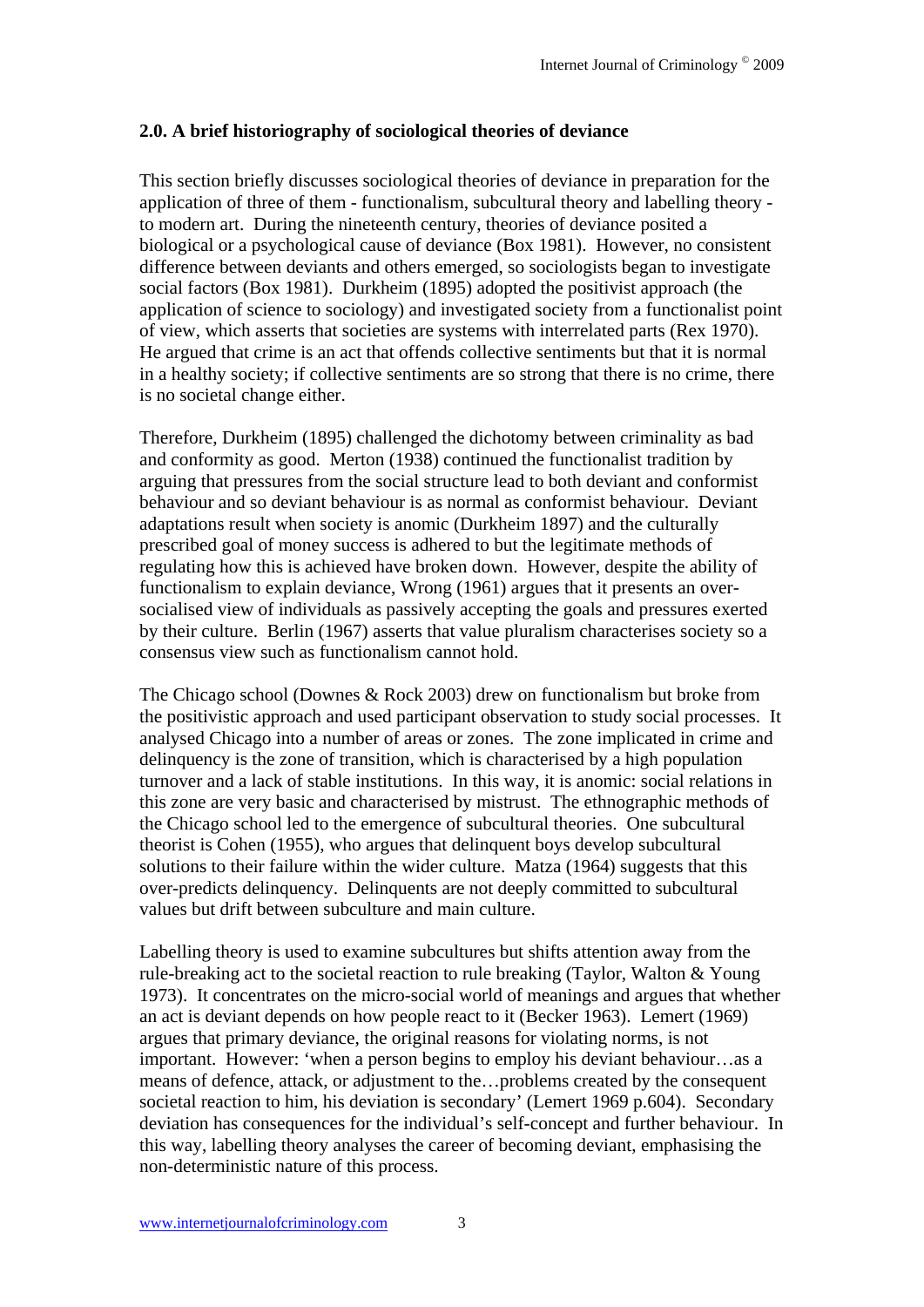Taylor, Walton & Young (1973) criticise labelling theory for not examining the origin of labels that are applied and so ignoring power relations in society. Theories concerning moral panics and mental illness have drawn on labelling theory, but include an analysis of the power to create and apply labels. Cohen (1972) forwarded the term 'moral panic' to identify the reactions of the media, public and agents of social control to the Mods and Rockers seaside disturbances. He argued that the press, operating within commercial restraints, define and over-report events and demonise certain groups as folk-devils (Goode & Ben-Yehuda 1994). The press thus impose their definition of the situation onto the public (Hall 1974). This process might lead to deviancy amplification, where by stereotyped groups become deviant due to a self-fulfilling prophecy (Young 1971).

Labelling theory is also applicable to mental illness. Szasz (1967) argues that mental illness is a myth imposed by the medical model. The medical establishment is powerful and it imposes its definitions of correct behaviour on powerless individuals. In this way, theories of deviance are applicable to crime, delinquency and mental illness. Functionalism explains the normality of crime and the Chicago school explains why crime is found in some areas and not others. Subcultural theories examine the evolution of delinquency in groups and the labelling approach analyses the consequences that societal reaction has for the individual. Modern art, like crime, delinquency and mental illness breaks societal rules. However, sociological theories of deviance have ignored it. Modern art will be outlined in the next section in preparation for the application of sociological theories of deviance to it.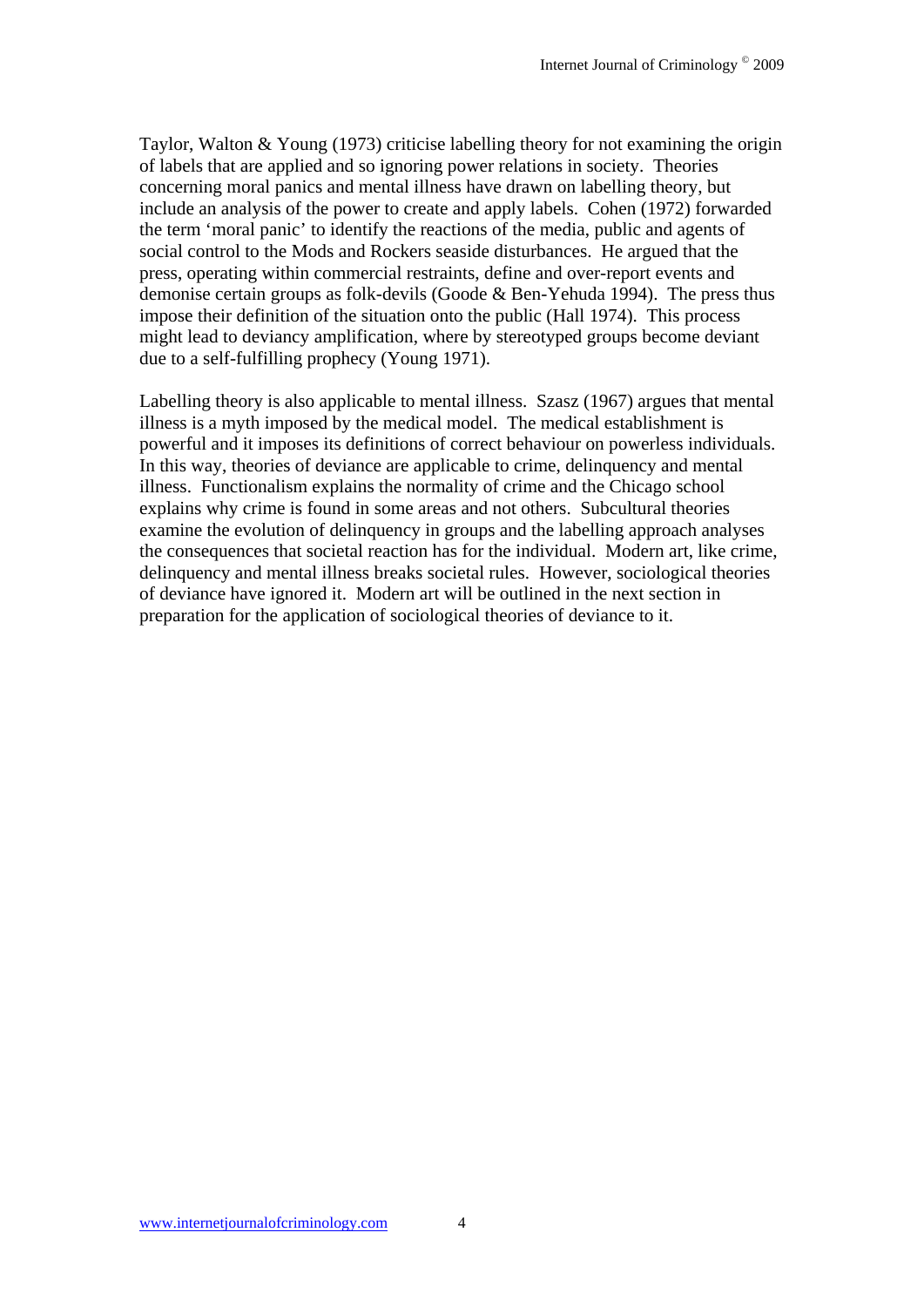#### **3.0. A sketch of the modern art period**

The modern period in art begins with Manet in the 1860s and continues today (Julius 2002). Visual artists of the modern period routinely break boundaries, as Jasper Johns' blurring of frontiers on 'Map' (1962) (Picture 2) literally shows by blending territorial borders. The character Lily Briscoe in 'To the Lighthouse' (1927) represents this freedom with concomitant danger: 'every line placed on the canvas committed her to innumerable



#### **Picture 2**

risks. ...Still the risk must be run; the mark made'. Challenging accepted beliefs leads to discovery but also attracts moral outrage. For example, J.S.G. Boggs had court proceedings brought against him for drawing obvious replicas of bank notes (Picture 3) and offering them in exchange for goods. In this way, modern art often breaks societal rules and so is deviant.



**Picture 3**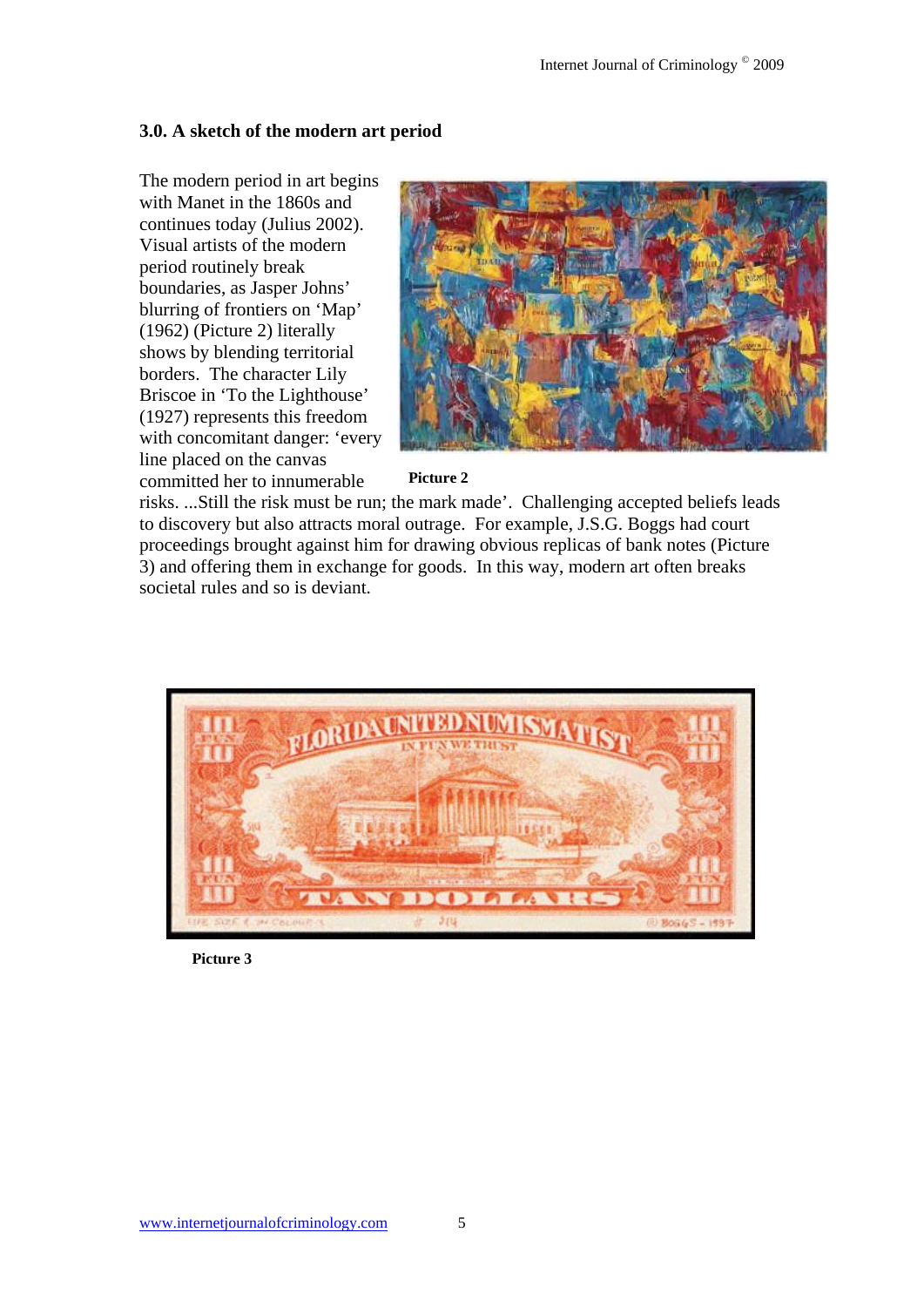Three movements in modern art are particularly associated with rule breaking. Chronologically, the first is Impressionism and Post-Impressionism. The modern period and Impressionism began with Manet (1832-1883). At this time, cultural

certainties were collapsing. Manet's work reflected this and transgressed the traditional assumptions of the art canon in a number of ways (Gombrich 1972). He mixed secular and religious themes: 'The Dead Christ and the Angels' (1864) (Picture 4) shows the angels depicted as human models. In addition, he refuted the idealised conception of the female nude and painted nudes with individual character: compare 'Olympia' (1863) (Picture 5) with the more traditional and fantasy-like 'The Birth of Venus' by Botticelli (1485) (Picture 6).

The Impressionists formed a close group of acquaintances who evolved their own exhibitions following the scandalous exhibition, the 'Salon des Refuses', held in Paris in 1863 (Dunlop 1972). Here, Manet displayed 'Le Dejeuner sur l'herbe' (1863) (Picture 7), which depicted a contradiction between the modern subject and traditional composition (Tucker 1998). Not only were artworks thought of as shocking, artists were labelled as mad. The Post-Impressionist Van



**Picture 4** 

Gogh (1853-1890) was said to suffer from mental illness due to his innovative technique of smearing paint onto the canvas to create a three-dimensional effect (Shlomo 2003), for example, 'Wheatfield with Crows' (1890) (Picture 8).





Picture 5 **Picture 6**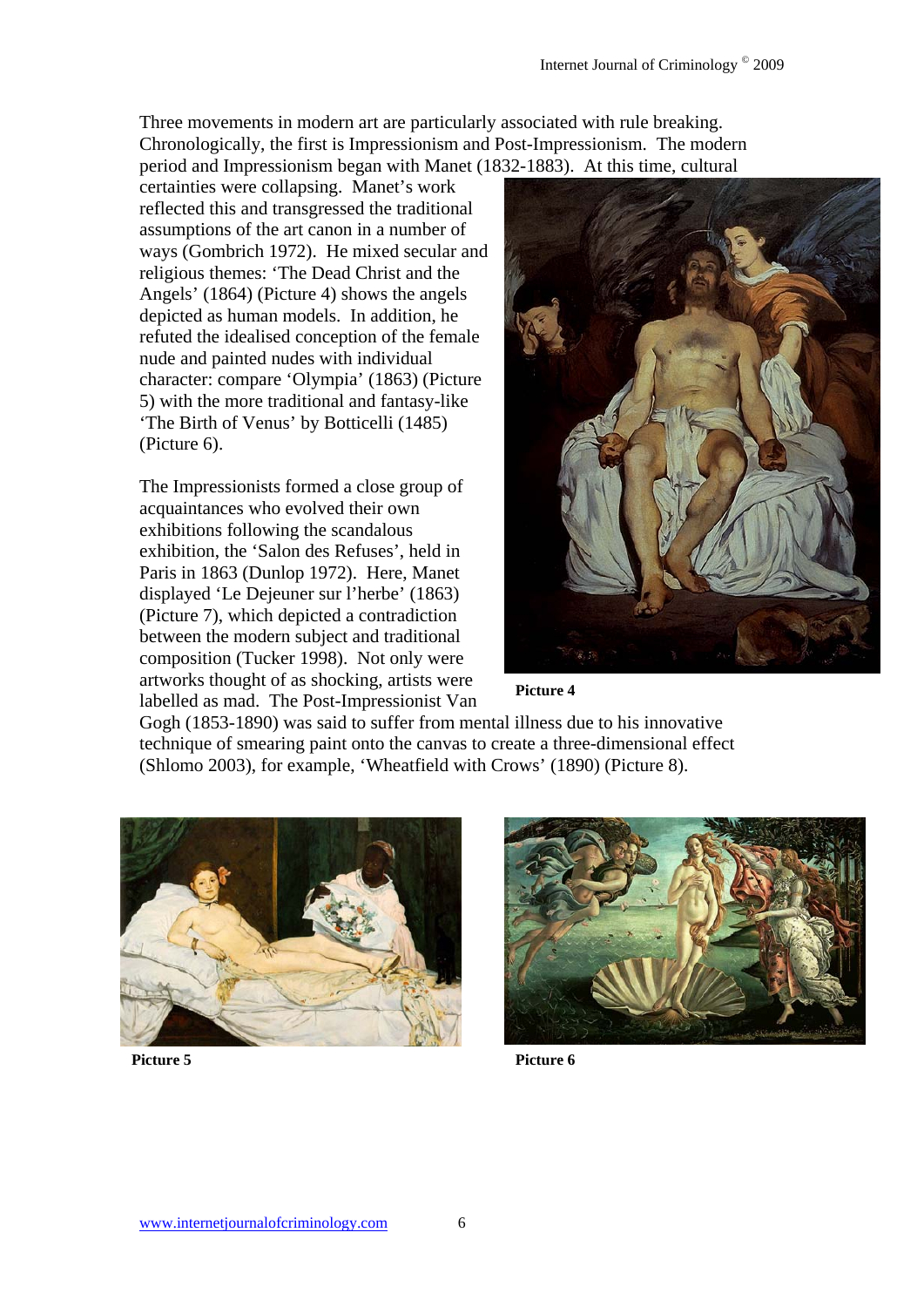The second movement of modern art associated with rule breaking is Surrealism and Dada. These movements (treated together in this paper) arose at a time of unrest in Europe due to the First and Second World Wars. Surrealism and Dada aimed to divert attention away from the real and make the imaginary rise from the ordinary (Lefebvre 1991), such as 'The Persistence of Memory' by Dali (1931) (Picture 9). They juxtaposed objects not usually found together, for example, Oppenheim's 'Object: Dejeuner en fourrure' (1936) (Picture 10), a fur-lined teacup. The Surrealists and Dadaists formed a 'cliquey' group (Dunlop 1972). Their exhibitions were intended to bemuse and outrage, for example, 'The International Surrealist Exhibition' in Paris in 1938 (Dunlop 1972).



**Picture 7**

**Picture 8** 





**Picture 10**

**Picture 9**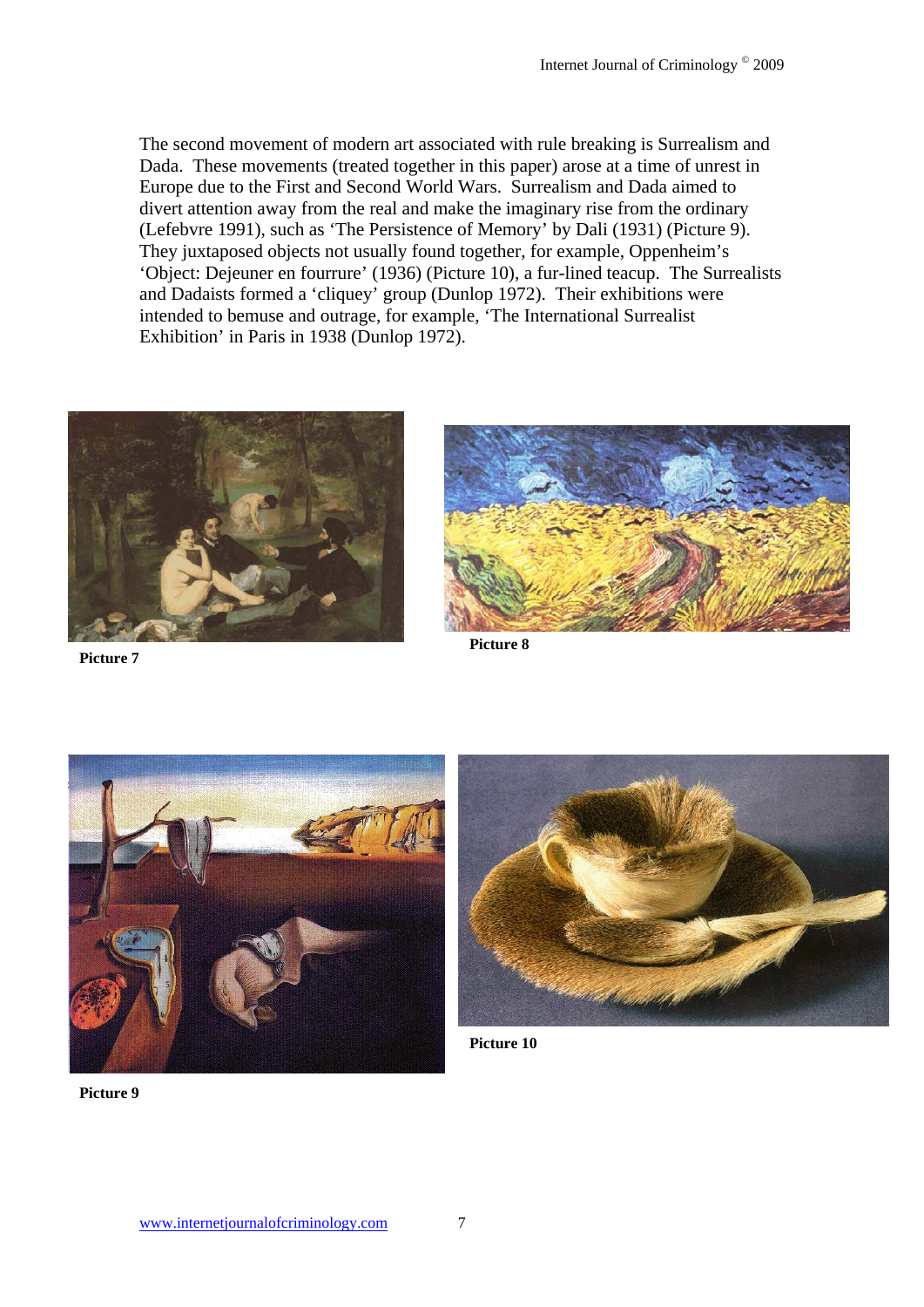The third movement of modern art that breaks rules is Contemporary art, which refers to recent art by artists who are still alive. Contemporary art developed in a period of rapid technological change and shifting roles, for example, gender roles. Serrano's 'Piss Christ' (1987) (Picture 1) is an example of Contemporary art. It mixes the sacred and profane and mocks the Catholic Church (Julius 2002). Another example is Hirst's 'Mother and Child Divided' (1993) (Picture 11). This relates to the religious images of mother and infant, but in a way that disturbs convention. Contemporary art in Britain is most commonly associated with the group known as 'Young British Artists', who include Hirst (Rosenthal 1997). These artists attended Goldsmith's University and exhibited at the 'Sensation' exhibition, which provoked disquiet from the media.

Therefore, modern art is deviant in a number of ways. However, despite this, theories of deviance concentrate almost exclusively on crime, delinquency and mental illness. The following sections of this paper will redress the balance and apply sociological theories of deviance to modern art. This paper will expand upon three sociological theories of deviance previously discussed: functionalism; subcultural theory; and labelling theory (taken to include moral panics and mental illness). It then applies these theories of deviance apply to the three modern art movements outlined: Impressionism and Post-Impressionism; Surrealism and Dada; and Contemporary art. The conclusion that follows is that sociological theories of deviance apply to modern art in a similar way as they apply to crime, delinquency and mental illness and that this needs recognition in future research.



**Picture 11**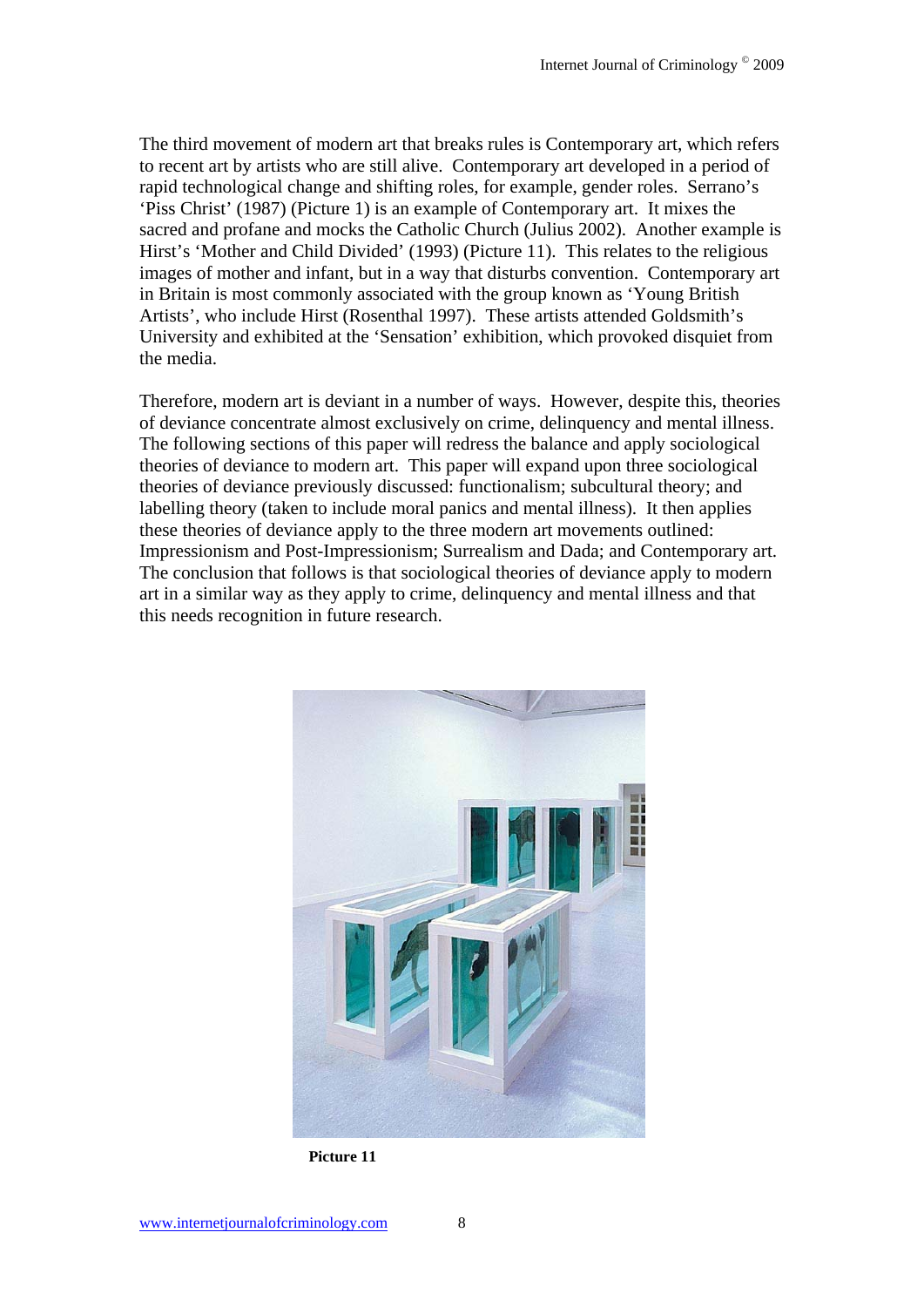#### **4.0. Application of functionalism to modern art**

From a functionalist perspective, Durkheim (1895) suggested that deviant responses develop in societies characterised by anomie. Durkheim, writing in France at the end of the nineteenth century, argued that anomie results from rapid economic growth unaccompanied by a growth in moral regulation. In societies characterised by this, aspirations outpace socially constructed limits and fix on the unattainable. This leads to deviance, such as suicide (Durkheim 1897). A literary example of a contemporary anomic society is the society of 'Cocaine Nights' (Ballard 1997), where a lack of moral regulation led to the acceptance of criminal activity. Duvignaud (1972) connects art to societal change and anomie. He writes that one of the functions of art is to oppose the traditional culture and depict the modern culture, thus easing times of rapid social transformation.

Impressionism and Post-Impressionism arose in France contemporaneously with Durkheim. This time period was characterised by rapid social upheaval and technological change. Manet made art that represented this time (Tucker 1998). This meant choosing modern subjects and depicting them in ways that highlighted the complexity of the age. In 'Le Dejeuner sur L'herbe' (1863) (Picture 7), Manet parodied artistic and pictorial traditions dominant since the Renaissance. The picture held nothing as fixed or sacred. Tucker (1998) asserts that these problems posed by the picture reflect the turmoil of French society at the time, such as industrial growth and population shifts, which created excitement and unease. In this way, anomie applies to deviant art in the Impressionist and Post-Impressionist period.

Durkheim (1895) argued that lack of moral regulation leads to infinite aspirations and suicide. For Merton (1938), infinite aspirations lead to moral deregulation and crime. Merton (1938) suggested that at the time he was writing, America was an anomic society, shown by an over-emphasis on the goal of money success and a disregard for the legitimate acquisition of this goal. He argued there are four deviant adaptations to anomic society. One of these is rebellion, which applies to individuals and groups that seek to change the prevailing social structure. They reject the money-success goal of society and the means of achieving it and replace it with new goals and means. This applies to modern art: Walker (1999) asserts that a desire to change society leads artists to produce work that shocks.

Surrealism and Dada arose at a time of political unrest across Europe due to the First and Second World Wars. Conceived as a revolution, they embraced and celebrated law breaking and desired societal change. For example, Max Ernst's 'The Virgin Spanking the Christ Child before Three Witnesses: Andre Breton, Paul Eluard and the Painter' (1926) (Picture 12) depicts the three wise men as surrealists and shows Christ as merely an ordinary naughty child. This transgresses establishment art, religious orthodoxy and moral sentiments. In this way, Surrealism and Dada reject mainstream goals and routes to success, substituting their own agenda of artistic values. This tessellates with Merton's rebellion response to anomic society (the rejection of socially legitimate goals and means and their replacement with new ones) and suggests that his theory of deviance can apply to modern art.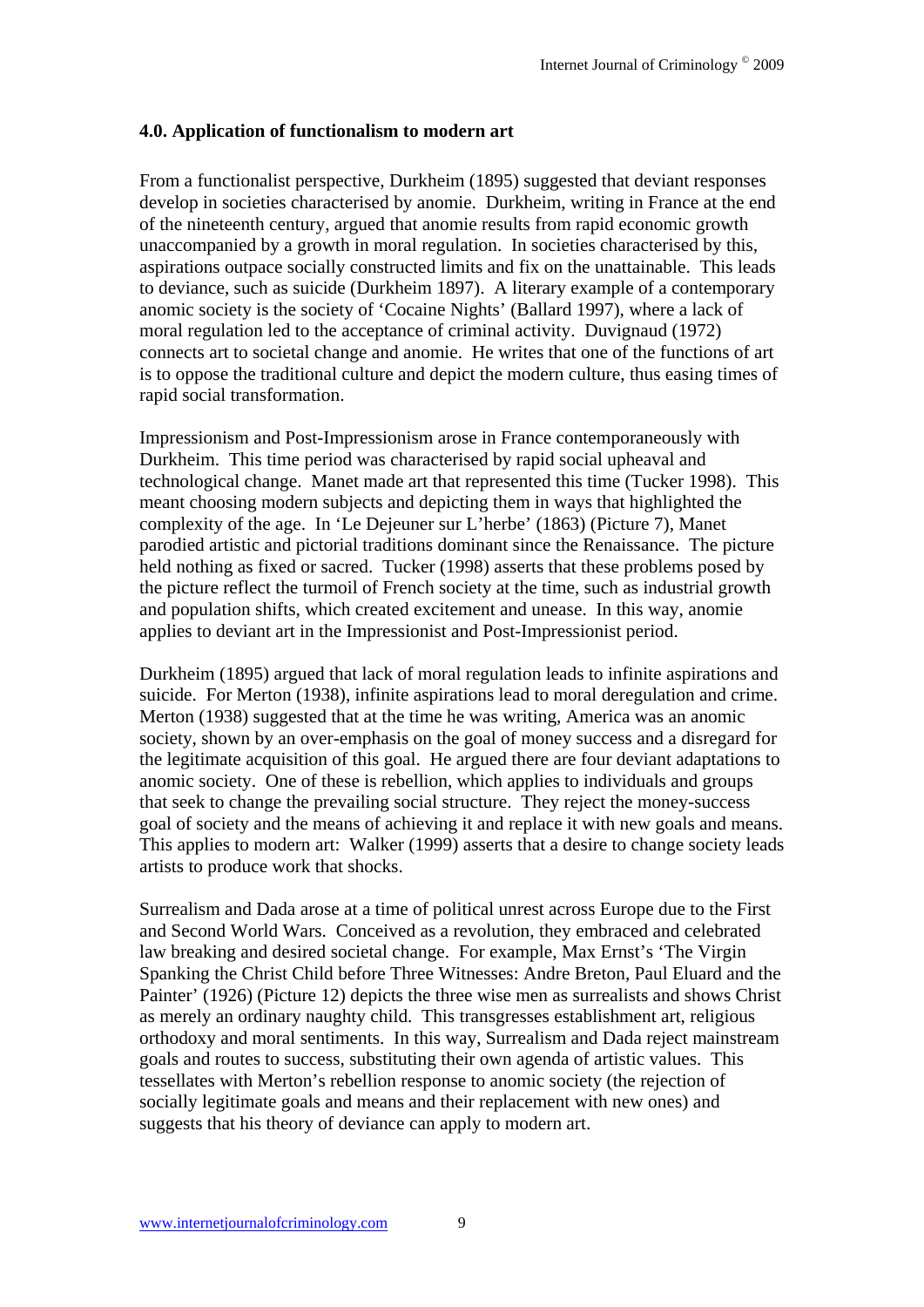Therefore, deviance functions as part of the social system and helps to maintain it. Durkheim (1895) argues that crime is useful for society and this is applicable to art. The Durkheimian purpose of crime, as for art, is to sensitise the collective sentiments of society and bolster societal norms and values. In this way, whilst a certain amount of 'shock' art is healthy, there is too much deviant art when society is anomic, as the periods of social upheaval previously discussed highlight. A paucity of deviant art suggests the collective sentiments of society are too strong, stifling change. Therefore, art is cathartic. It allows values to be scrutinised and safely challenged in the imagination, without having to experiment in reality (Duvignaud 1972). Art functions to safely deal with society's fears and repressed emotions, allowing an adaptive level of change in society so that it does not become stifled.

A number of pieces of art from the Contemporary period highlight the relationship between art and the collective sentiments of society. One example is 'The Physical





Impossibility of Death in the Mind of Someone Living' (Hirst 1991) (Picture 13); the title alludes to what is typically avoided and allows the safe examination of a taboo subject. Piss Christ (Serrano 1987) caused outrage on release. George Bush called it 'filth' and campaigns against it developed. Nevertheless, this was functional because Piss Christ acted to reinforce the collective sentiments of society and cement the boundaries of what is acceptable. Therefore, Contemporary art serves the collective sentiments of society.

Functionalists Dentler & Erikson (1959) argue that deviance, like conformity, is a requirement of group formation because they both establish group boundaries. Deviant behaviour functions to maintain equilibrium because by violating norms it emphasises them. Efforts made to accommodate deviants serve to unite the group and groups retain deviants until their behaviour threatens group solidarity. Applied to modern art this suggests that deviant modern art defines societal boundaries and society typically accommodates it; for example, the Hirst (1991) piece in Picture 13 was accepted.





However, if the artwork is so deviant and challenges beliefs in a way that threatens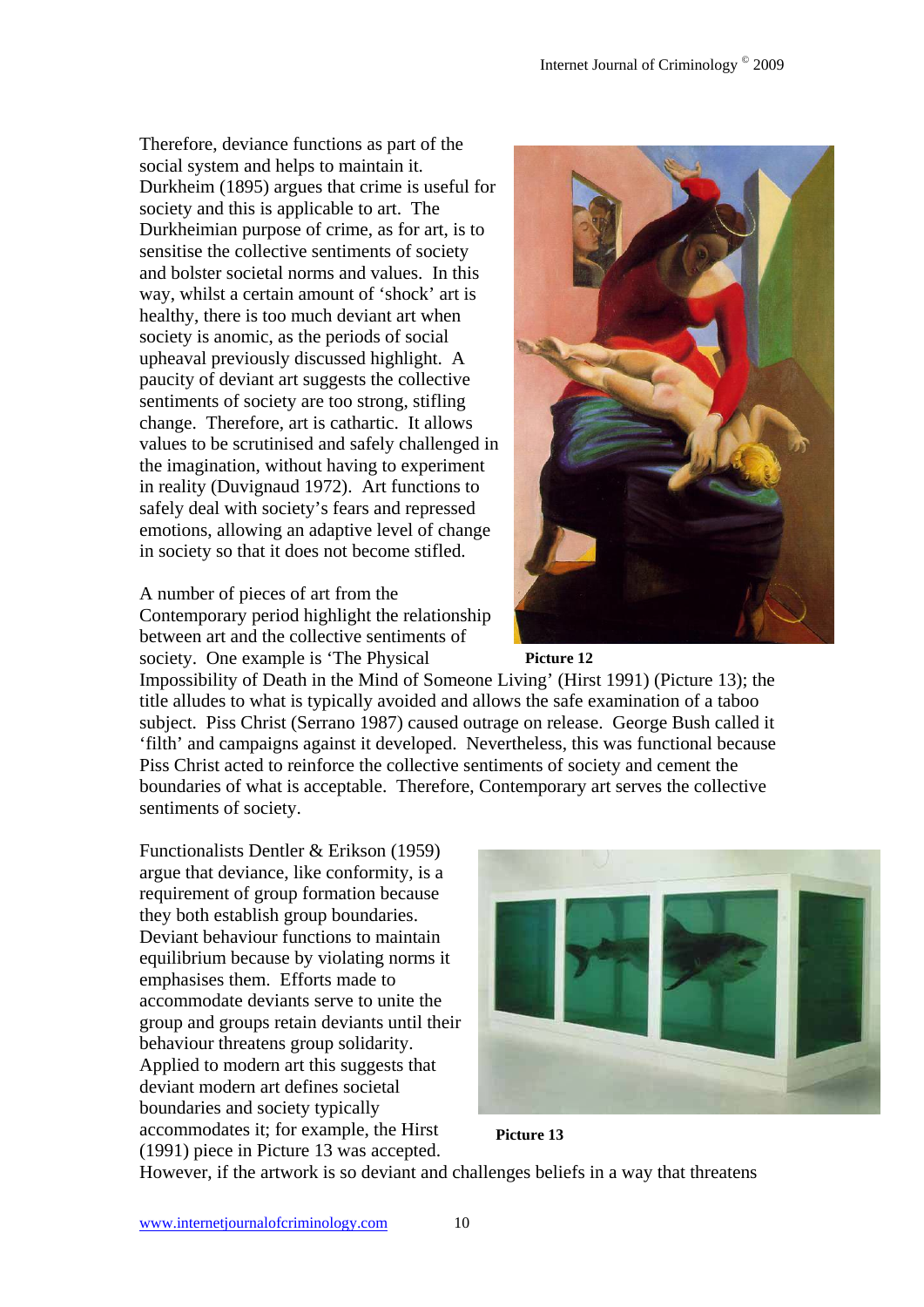social solidarity then society rejects it, as was the case with Piss Christ (Picture 1) in America. From a functionalist viewpoint, modern art is didactic. It unites society in the societal struggle to accept it or reject it and define what is permissible.

Therefore, functionalist theories of deviance offer a model to explain modern art in the same way as they explain crime and delinquency: it occurs in anomic societies and is functional for the maintenance of the optimum level of collective sentiments. However, writers have challenged the functionalist value-consensus view of society (for example, Berlin 1969). It seems unlikely that in a modern, plural society each individual subscribes to the same set of values that art then transgresses in a standardised way. For example, Rachel Whiteread's 'House' (1993) (Picture 14) cut across the usual dichotomies between the art world and the public and the working class and the middle class (Walker 1999). The next section of this paper examines subcultural theories of deviance, which assert that society is normally characterised by different sets of values and explicable in terms of these.<br>**Picture 14**<br>**Picture 14** 

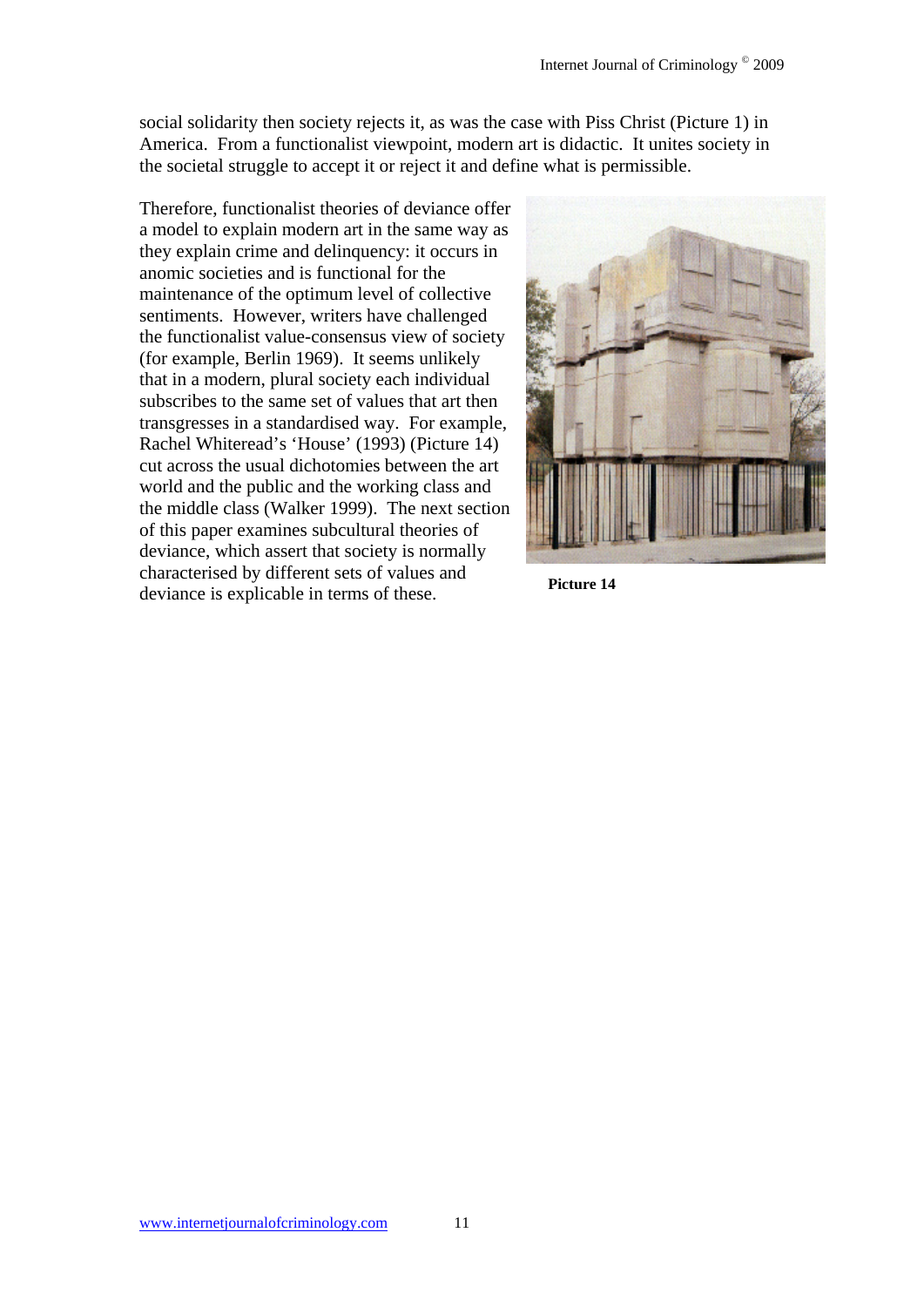#### **5.0. Application of subcultural theory to modern art**

A subculture is a system of values and behaviour within a group that differs from that of the wider culture (Abercrombie 2000). Subcultural theories of crime and delinquency explain the deviance of individuals in terms of their association within a subculture that prescribes deviant values. These theories attempt to respond to the criticism of functionalism that it posits a value-consensus when value-pluralism characterises society. For example, Hebdidge (1979) asserts that youth culture signified a breakdown of consensus in post-war Britain. Cohen (1955) argues that society is characterised by value pluralism. He suggests that by accepting subcultural values individuals gain a solution to the problem of the values that they hold conflicting. In this way, deviance is explicable by individuals subscribing to deviant subcultural values.

Gombrich (1972) asserts that in the modern period, artists began to see themselves as set apart from other people. Modern artists formed subcultural groups that were characterised as deviant in terms of the mainstream culture. The Impressionists and Post-Impressionists, Surrealists and Dadaists and Contemporary artists have all been involved in tight groups or subcultures. Despite this, subcultural theories of deviance have concentrated on criminal and delinquent subcultures. This section applies subcultural theory to modern art. The artist Walter Sickert (1860-1942) said of shocking art: 'these things are done in gangs, not by individuals' (Shone 1997 p.12). Therefore, it seems that subcultural theories of deviance that apply to crime and delinquency could also be applicable to modern art.

Subcultures are a common response made by artists rejected from the mainstream academy. The Impressionists and Post-Impressionists visited the Café Guerbois as a group (Dunlop 1972). They all disliked authority and the centralised running of exhibitions. They staged an autonomous exhibition in 1874, arranged through meetings at the Café. Likewise, many of the Surrealists and Dadaists were poor and bohemian, which created a group identity amongst them (Dunlop 1972). Breton (1896-1966) produced two Surrealist Manifestos (1924 and 1929 in Mundy 2001), which provided the subculture with written codes. In addition, Contemporary art is associated with the subculture of 'Young British Artists' (Rosenthal 1997). These artists attended Goldsmith's University and work together for promotion and selfpublicity. They associate because of their radical character (Collings 1997).

In this way, subcultural theories of deviance apply to modern art. Cohen (1955) argues that delinquent boys who fail in school use elements that are implicit in the wider culture, such as hedonism, to serve them in their subculture. In a similar way, Matza (1964) asserts that the subterranean values of the subculture are tacitly contained within the wider culture. However, unlike Cohen (1955), he argues that the delinquents do not wholly adhere to any one set of values but drift between the two cultures and so commit intermittent deviance. These theories are applicable to the subcultures of modern art. Becker (1982) argues that, like boys who fail at school, artists who fail to become accepted by the establishment form deviant subcultures. They use the traditional practices learnt from the establishment in these subcultures and so amplify and make explicit values implicit in the wider culture, such as innovation, and use them to serve their ends.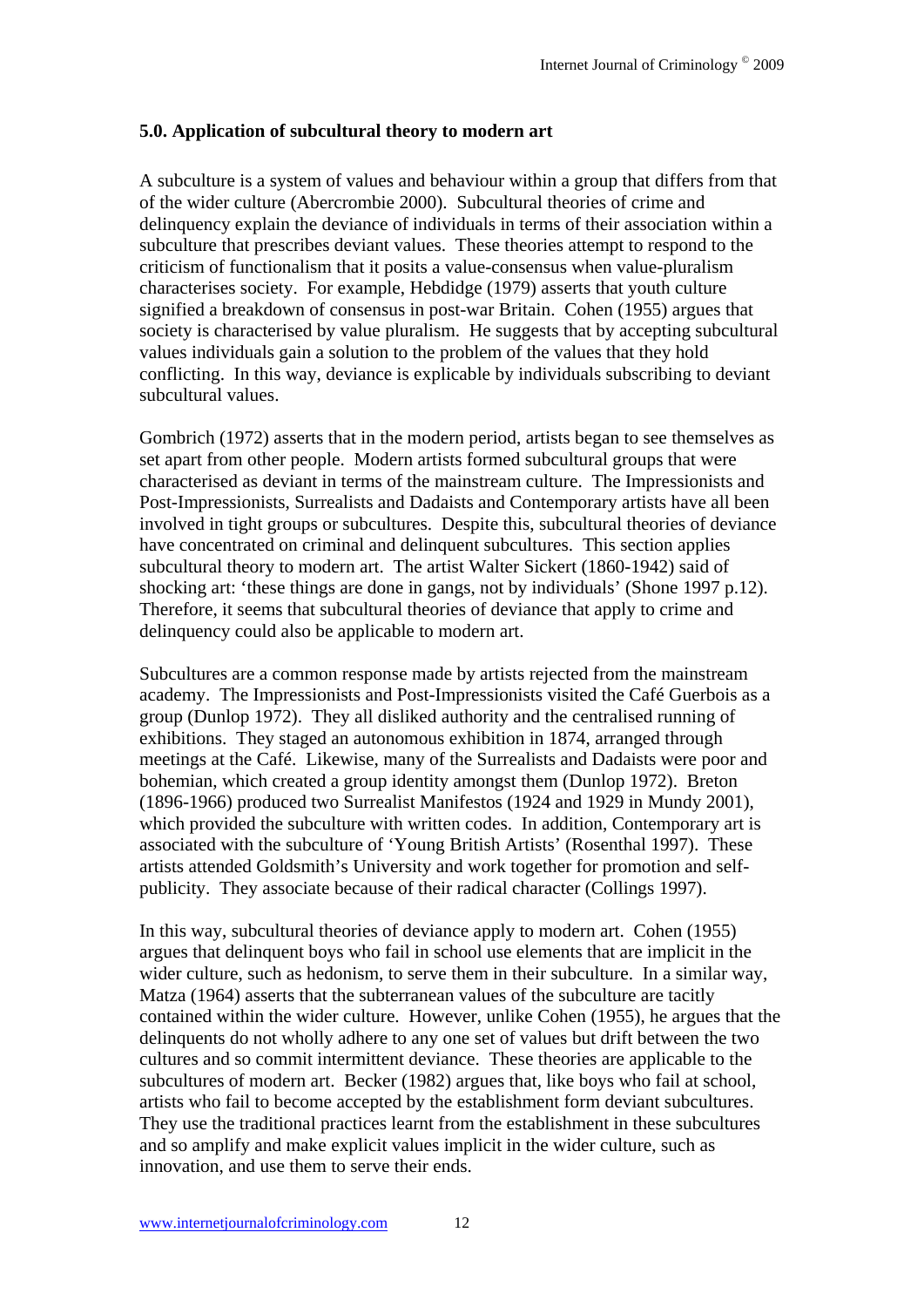However, following Matza (1964), the artist does not wholly adhere to the subterranean values of the subculture and this allows drift between the artistic subculture and the wider culture. Becker (1982) argues that despite violating some of the traditional practices they learn, artists adhere to most of them: for example, Manet ignored a number of fine art conventions but he still produced something recognisable as a painting. The artist subverts some of the values of the wider culture but not usually to the extent that the establishment completely excludes her work. This allows her to drift between the subculture of deviant art and the wider culture of the art establishment. For example, Becker (1982) argues that the canonical art world often incorporates the work of deviant artists. Therefore, the subcultural theories of Cohen (1955) and Matza (1964) apply to modern art.

Cloward & Ohlin (1969) argue that Cohen's (1955) analysis of the boys' response to school failure is too simple. They suggest that a number of responses to failure exist. If an individual perceives their failure to achieve mainstream success as due to inadequate institutions then a collective, subcultural response develops. If they perceive it as caused by personal characteristics then they remain solitary. In addition, contrary to Matza (1964), they assert that the individual does not accept the values of the wider society in his subcultural activities but adheres to subcultural values. The individual no longer feels guilty violating the norms of wider society because he subscribes to a different set of values. In this way, if an individual perceives their failure to be due to poor institutions a subcultural response is likely to develop, in which the individual will adhere fully to subcultural values.

The work of Cloward & Ohlin (1969) applies to artists as well as to delinquents. Artists who account for their lack of mainstream success in terms of a rigid and traditional art establishment may group together and innovate. The Impressionists and Post-Impressionists did this; for example, when the major exhibition halls in France did not accept their work they united to put on their own shows (Dunlop 1972). However, if the artist perceives their lack of mainstream success to result from personal characteristics they are likely to remain solitary. Becker (1982) writes that this is the case for many undiscovered artists, whose work vanishes when they die without the art establishment ever accepting it. In addition, in line with Cloward & Ohlin (1969), the artist fully adheres to the values of the artistic subculture and if they transgress them the group may disown him. For example, the Surrealists stopped associating with Dali when he became focused on commercial gain, which was contrary to their aims (Julius 2002).

Therefore, subcultural theories of crime and delinquency are applicable to modern art. Cohen (1955) explains how artists who fail in the traditional art establishment form subcultures that tacitly contain the values of the wider culture. Matza (1964) highlights how drift is possible between subculture and culture. Cloward & Ohlin (1969) highlight that a subcultural response to mainstream failure only occurs if inadequate institutions are blamed. They also account for the importance for artists of fully adhering to the codes of their subculture. In this way, subcultural theories of deviance explain modern art. However, subcultural theories have been criticised as not examining the meanings that individuals and the wider society give to acts of deviance (Downes & Rock 2003). The next section applies labelling theory to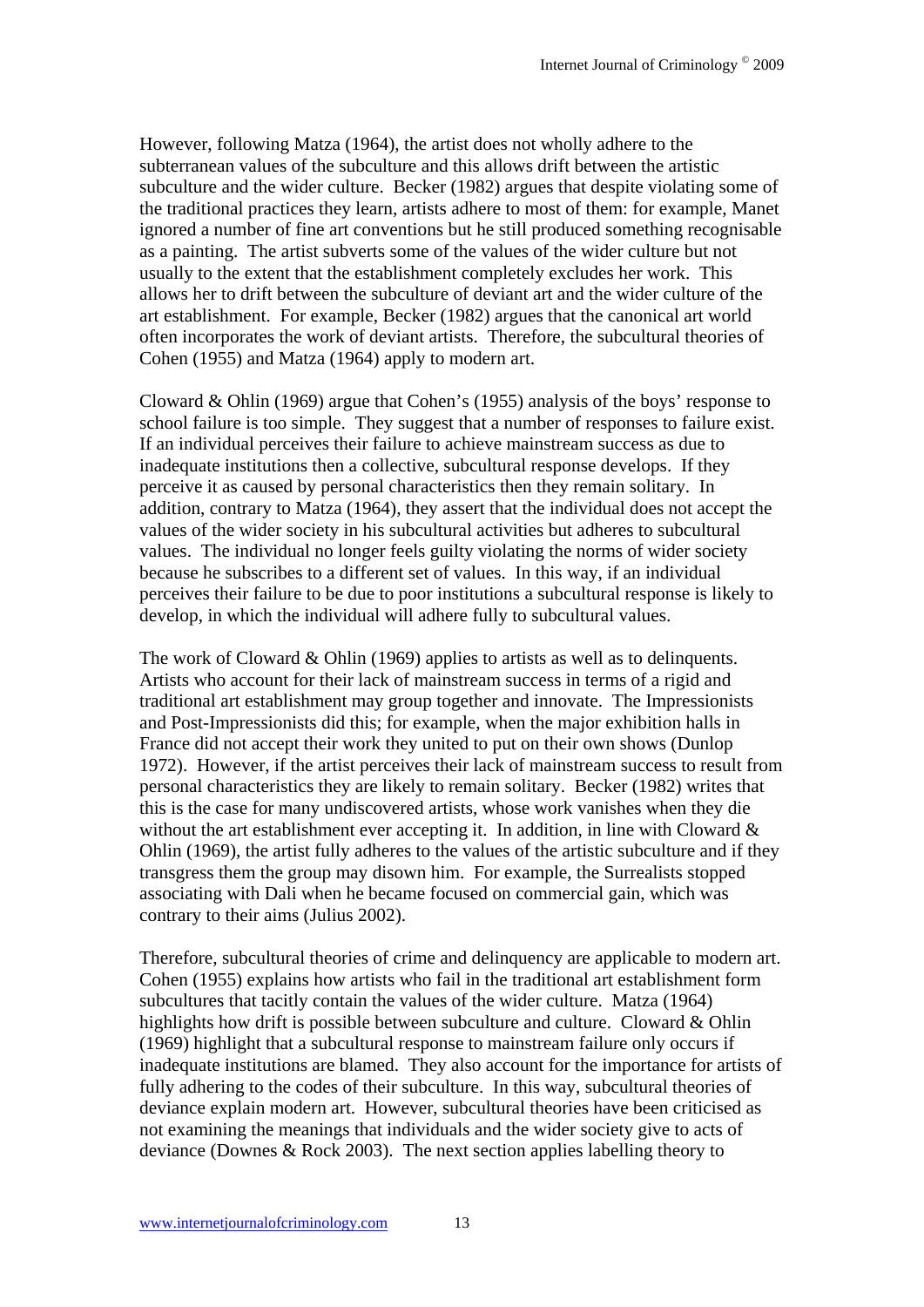modern art, which concentrates on the societal reaction to a deviant act rather than on the act itself.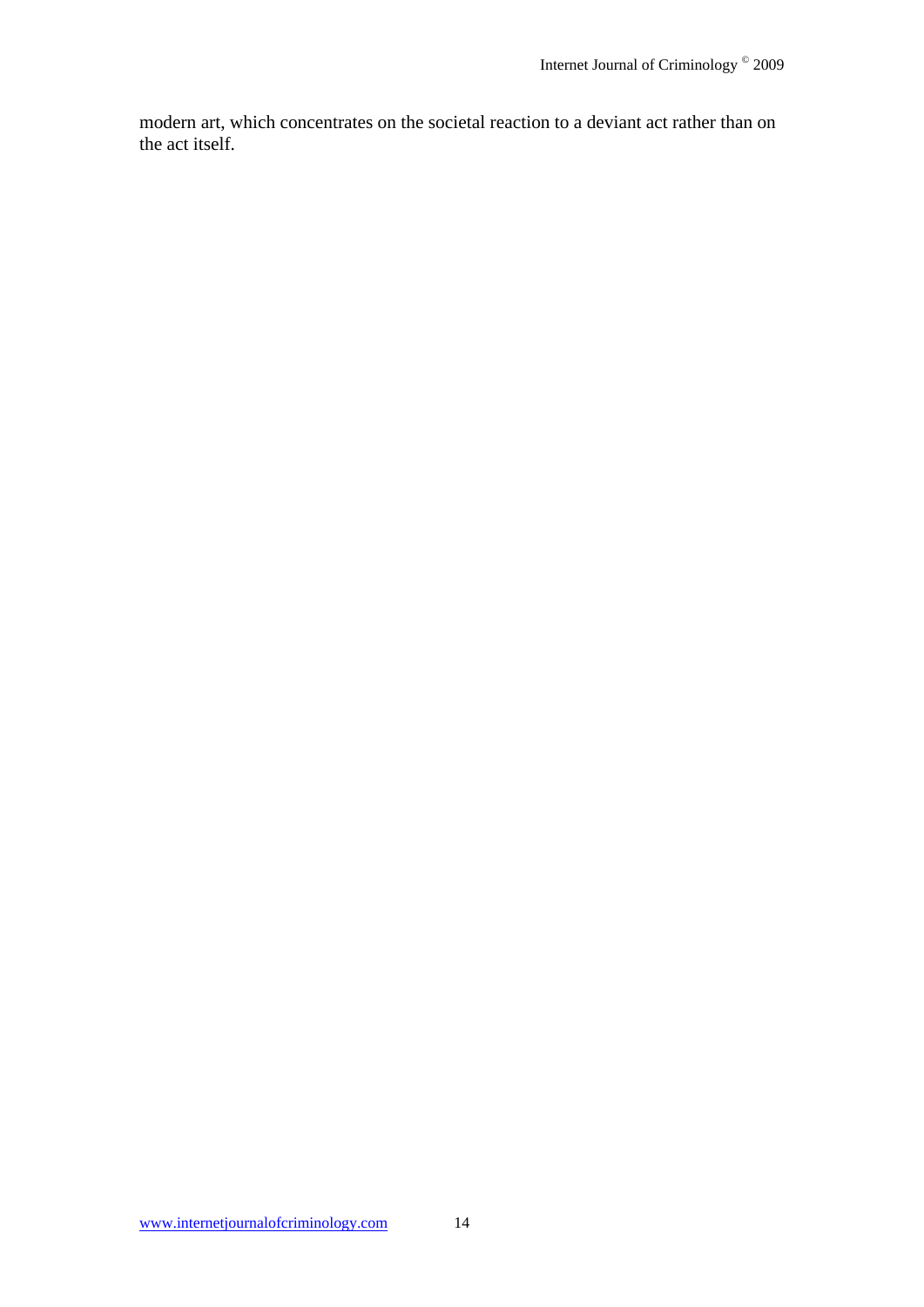#### **6.0. Application of labelling theory to subcultures in modern art**

The sociological theories of deviance discussed so far examine the qualities of the deviant act itself: if an act breaks societal rules then it is considered deviant. Symbolic interactionism or labelling theory, argues that it is not the actual act that matters in definitions of deviance, but the meanings attributed to the act and the responses it generates. To this end, labelling theory examines the meanings and social reactions to deviance as opposed to the deviant act itself (Downes & Rock 2003). It argues that labelling produces or amplifies deviance by distorting the self-image of the individual or group defined as deviant and producing secondary deviance: a deviance that pervades the individual's self-concept (Abercrombie et al 2000). However, labelling theory argues that deviance is not determined and individuals may conform to societal norms at any time. This section applies labelling theory to the emergence of deviant subcultures.

Becker (1963) adopts a labelling perspective and forwards a sequential model of the deviant career. He argues that being publicly labelled as participating in a deviant subculture is the most important step to a deviant status becoming the master status. Once the individual has been labelled, she becomes closer to the deviant group and learns more sophisticated techniques of deviance and modes of rationalising being deviant. The last step to a deviant career is joining an official deviant group. Becker (1963) applies this theory to marihuana smoking. The novice smoker is initially interested in trying the drug. They gain access to a drug-smoking group, who teach them the techniques of smoking and the individual comes to identify more closely with them. This identification is compounded by the public labelling of the individual as deviant and culminates in the individual joining an official drug-smoking group.

Becker (1963) also conducted a participant observation of dance musicians. Musicians feel that they are very different from other individuals, or 'squares' and admire eccentricity, for example, great jazz musicians were renowned for their characters. The 1999 Woody Allen film 'Sweet and Lowdown', about the amazing, but fictional, jazz musician Emmett Ray examines this. In this way, musicians have their own norms and values. They are hostile to 'squares' because they feel that they must sacrifice their artistic integrity to populist desires. This creates further isolation for the musicians and an increased rejection of mainstream culture, thereby amplifying the deviance of the musical subculture. Becker's (1963) model is applicable to artists.

The deviant artistic career follows the path of other deviant careers. Individuals initially experiment with an art subculture. When a deviant label attaches to them, they find it more difficult to gain mainstream commissions for their work. This leads them to identify more closely with the subculture, learning sophisticated techniques and eventually becoming an official member by, for example, exhibiting as a Surrealist (Becker 1982). Becker (1982) asserts that groups of artists discordant with the art establishment develop their own techniques and values over time. As with the dance musicians, individuals involved in maverick artistic groups may experience tension between their subculture and the wider culture, for example, if a compromise between artistic integrity and commercial viability is necessary. This may lead the maverick artists to identify even more closely with each other and amplify their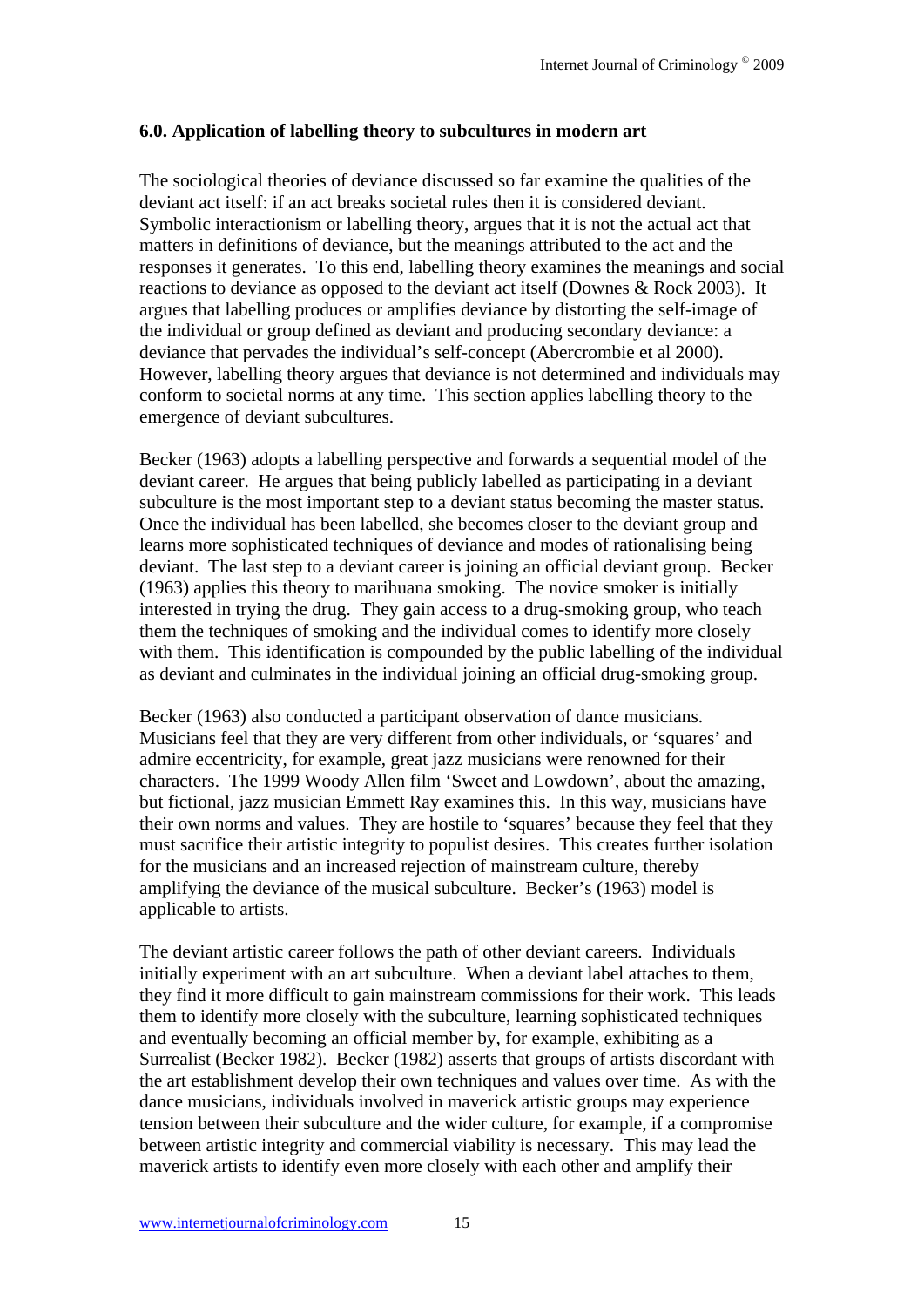deviance. By way of example, Mundy (2001) suggests that the Surrealists arranged exhibitions for other Surrealists rather than for the public, who they thought did not appreciate them. This drew the group closer together and amplified their difference.

Therefore, the labelling approach applies to artistic subcultures as it does to other subcultures. An individual may be initially curious about a subculture but on public labelling as a member, their self-identity can change. This might lead to secondary deviation and amplification as they further identify with the subculture and become increasingly isolated from mainstream values, adopting a deviant identity. However, Becker (1963) stresses that an individual need not necessarily follow this process and can return to conformity at any stage. This section argued that the labelling approach to subcultures applies to modern art. Mental illness is also investigated using the labelling perspective, suggesting that mental illness is not a disease entity but a label (Scheff 1984). This attempts to integrate labelling theory with the concept of power in terms of how a label is created. The next section of this paper applies results from these studies to modern art.

#### **6.1. Application of labelling theory to mental illness in modern art**

Cochrane (1973) argues that, conceived as an illness, mental problems are cured to produce conformist behaviour rather than allowing unusual behaviour and innovation. This applies to the innovative behaviour of artists labelled as 'mad'. Scheff (1984) suggests that psychiatric symptoms are residual deviance. He argues that societies have terms that classify various types of rule breaking; for example, in this society crime and sexual perversion are deviant. However, these terms do not exhaust all deviant behaviour, which bind together as a residual category of mental illness. Scheff (1984) discusses four sources of residual deviance, one of which is 'volitional acts of innovation or defiance'.

Scheff (1984) provides two examples from art history to illustrate volitional acts of innovation or defiance. He asserts that people acted with shock at the Impressionist paintings; they thought they were so strange as to suggest madness (Pictures 4,5 and 7). He also discusses the 'madness' of Dada as a deliberate attempt to violate and reject societal norms and values and produce disturbing objects (Picture 10). Scheff (1984) argues that residual rule breaking is common and intermittent among the normal population. However, residual rule breaking becomes a master status if societal reaction labels it as a mental illness. For example, Goffman (1967) writes that individuals often adopt a self-concept of themselves as deviant for the first time in a jail or a mental hospital when they come together with people from whom they previously differed and others label them as deviant due to their circumstances.

Shlomo (2003) argues that society tolerates volitional acts of innovation to a point but beyond this level society labels innovators as mad, which tessellates with functionalism discussed previously. Shlomo (2003) asserts that most deviant artists are not part of the formal art establishment, which uses its power to label them mad. Shlomo (2003) argues that once society labels the artist as mad she will find it difficult to communicate with her contemporaries and become increasingly deviant. This is secondary deviance (Lemert 1969) and deviancy amplification (Becker 1963).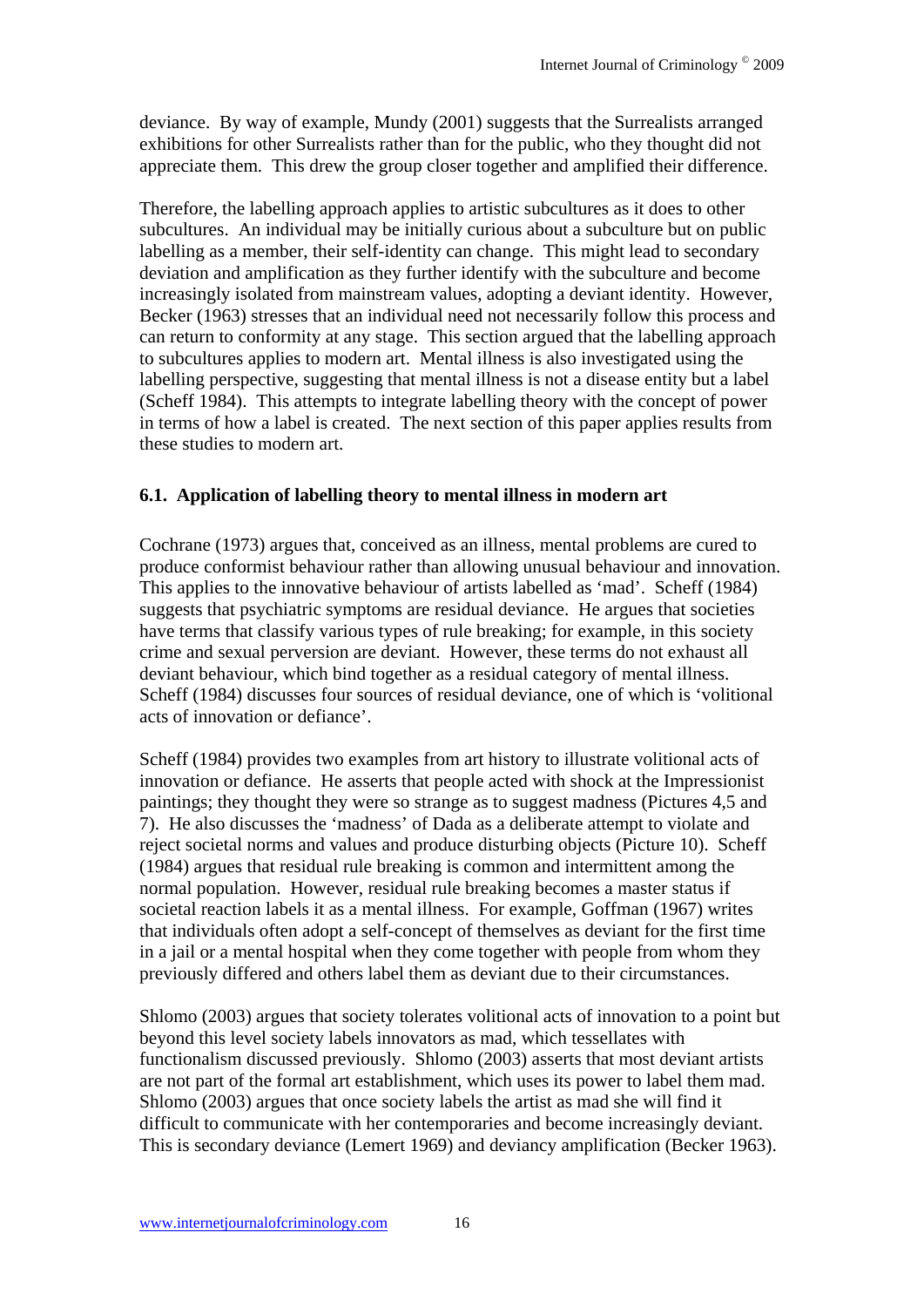In this way, society labels extreme innovation as mental illness, which may cause the individual to embark on a deviant career.

Shlomo (2003) applies labelling theory to the Post-Impressionist Van Gogh (Picture 8). He argues that Van Gogh's whole family suffered some form of mental illness, which affected his self-concept and made him view mental illness as his fate. By labelling Van Gogh as mentally ill, the intention was not to cure him but to hide him. Van Gogh was not mad; his ideas threatened the dominant order. Social stigma against Van Gogh eventually led to his suicide, at which point he no longer presented a danger to the powerful groups of society. In this way, sociological theories of mental illness are useful for analysing artistic innovation. By labelling deviant artists as mad, their effect on the dominant norms of society is neutralised, thereby maintaining the status quo and protecting the powerful groups. Labelling theory will now be applied to moral panics in modern art.

#### **6.2. Application of labelling theory to moral panics in modern art**

The term 'moral panic' refers to the reactions of the public, the media and the agents of social control to situations construed as threatening (Goode & Ben-Yehuda 1994). Although the theory of moral panic is typically applied to crime and delinquency, there have been a number of moral panics concerning modern art. A moral panic associated with Impressionism is the First Impressionist Exhibition held in 1874. The group of Impressionists who met in the Café Guerbois (Dunlop 1972) staged this exhibition autonomously. Nochlin (1966) quotes Louis Leroy (1812-1885), a critic for 'Le Charivari'. He reviewed the First Impressionist exhibition, employing a number of devices that CCCS (1976) suggest the media use for creating moral panics. For example, he uses emotive language in describing the exhibition as 'hair-raising' and 'dangerous'.

Goode & Ben-Yehuda (1994) discuss the elements that led to the Mods and Rockers seaside disturbances becoming a moral panic. The press exaggerate occurrences and stereotype individuals at the expense of reporting actual events because this is more newsworthy. The public respond to the exaggerations reported and view them as a basis to worry about law and order and so on. The police become sensitised to certain trouble, for example beach riots, and are therefore more likely than usual to intervene in this behaviour. Politicians talk about increased sentences and so on for this behaviour.

In addition, action groups set up to campaign against the perceived trouble. In this way, society labels Mods, Rockers, and other potentially threatening groups as 'folk devils': negative images representing trouble. All later reference to these groups is in terms of this stereotype. Therefore, events need not be threatening for a moral panic to occur; society need only perceive and label them as such. Although Goode & Ben-Yehuda (1994) apply these elements to the crime and delinquency of the Mods and Rockers seaside meetings, they also apply to modern art. The press exaggerate, distort and over-report modern art, for example, over-reporting the shock of the art. The public then identify with the need for moral decency.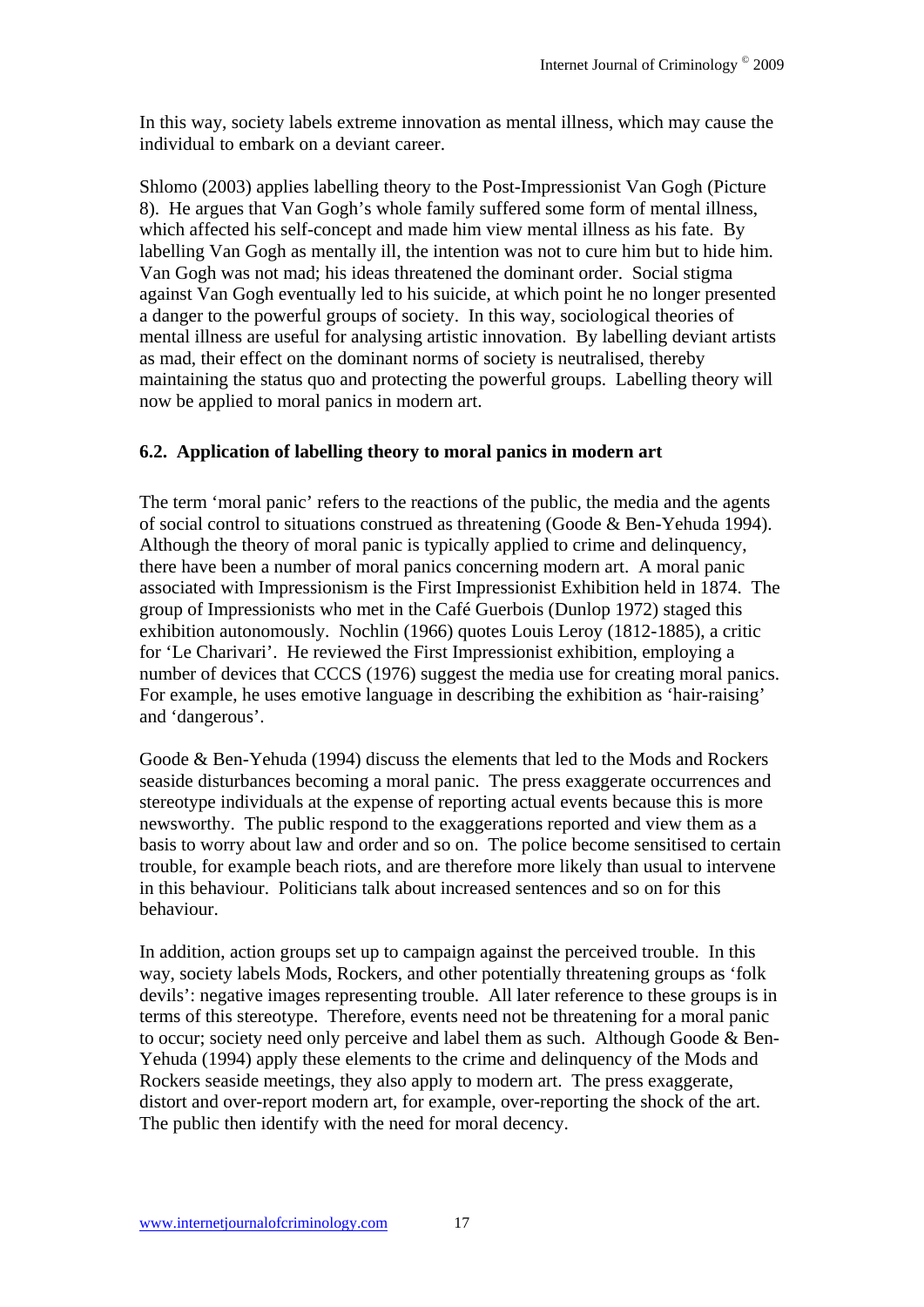This sensitises law enforcement to the possibility of trouble, for example, Harvey's

'Myra' (1995) (Picture 15), a portrait of Myra Hindley made from children's palm prints, was constantly guarded following one attack on it (Wavell 1997). Politicians call for action to be taken, such as George Bush's negative response to Serrano's 'Piss Christ' (1987) (Picture 1). Action groups form, which was the case following 'Piss Christ' (Picture 1) (Julius 2002). Finally, 'folk devils' are created and the paintings held as negative, representing evil and demonised. The attention may serve to create a self-fulfilling prophecy as artists strive to shock even more either because they internalise the need to shock as part of their self-concept (Young 1971) or to achieve a heightened profile in the media (Julius 2002).

This is in line with Cohen (1972), who asserts that the representations of 'folk devils' leads to a self-fulfilling



#### **Picture 15**

prophecy, for example, the gap between the Mods and Rockers became increasingly polarised following media reports. Cohen (1972) provides a model of this deviancy amplification through moral panics. He argues that an initial problem caused by the social or cultural structure, for example, mainstream failure for working class adolescents, leads to an initial solution, such as a deviant subculture. This leads to a societal reaction based on misperception and the deployment of social control, which creates and reinforces stereotypes. This results in increased deviance and the confirmation of stereotypes result. This model does not only apply to the Mods and Rockers but is also applicable to modern art.

An initial problem such as an anomic society leads to a solution to this, for example a group of innovative artists develops to respond to the rapid changes. The social reaction to these artists is misperception and moral outrage, which leads to increased social control. This social control increases deviance as artists internalise the media image and enhance the shock, thereby confirming the stereotype of modern art as deviant. This has consequences for the self-concept of artists, who may come to view themselves as deviant. In this way, the necessity in modern society for the media to mediate between individuals and events leads to moral panics about art in the same way as it does with crime, and serves to amplify deviance (Walker 1999). Therefore, theories of moral panics apply to modern art in a similar way as they apply to crime, delinquency and mental illness.

Hall (1974) asserts that the media do not completely define the situation but they shape reality, especially in unfamiliar or threatening situations. He argues that the media employ a minority/majority paradigm, where the favoured group is the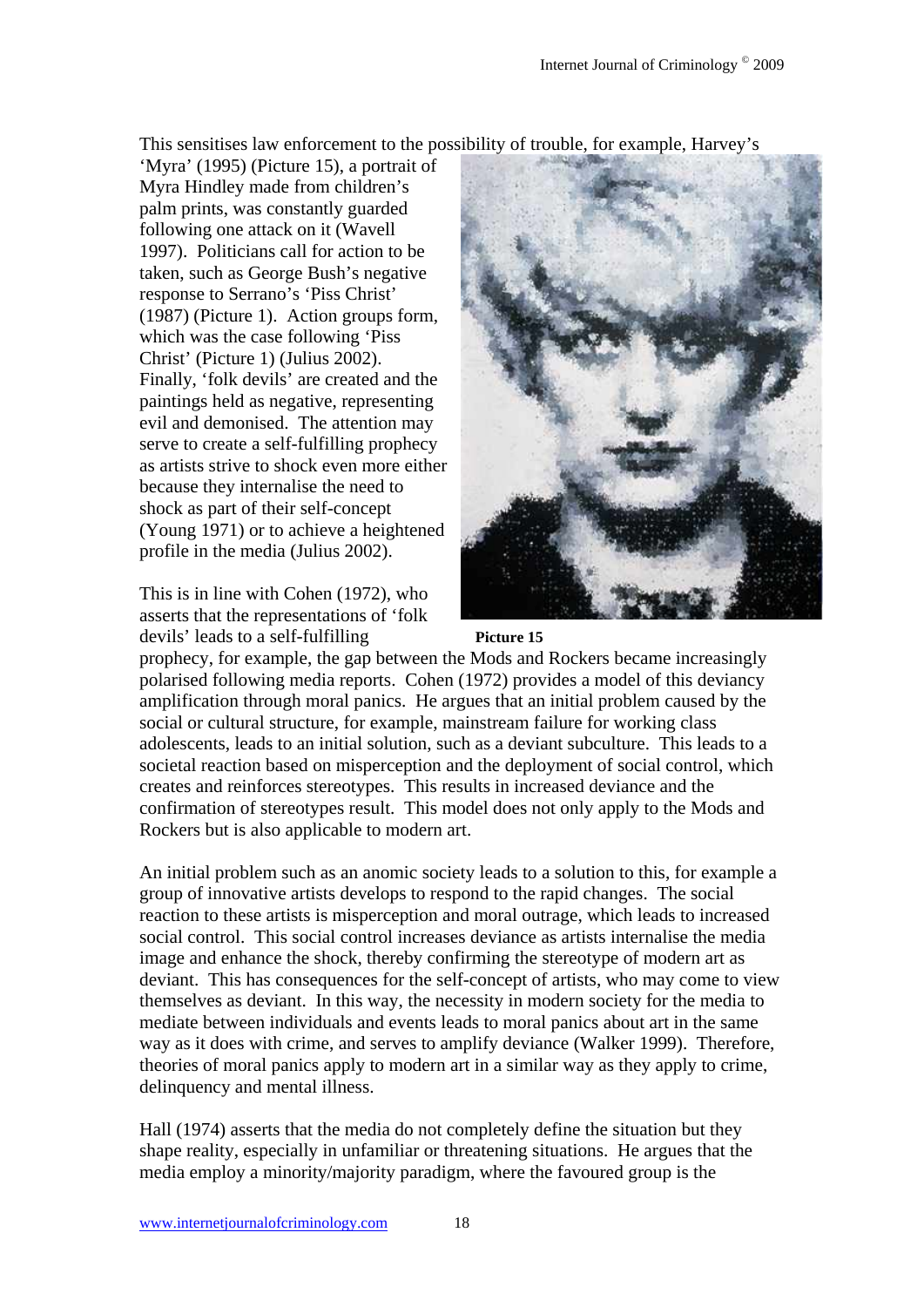'normal' majority. In 1910, Roger Fry (1866-1934) held an exhibition called 'Manet and the Post-Impressionists' in London. Newspapers and art critics were shocked and constantly made critical remarks. Fry, a Post-Impressionist himself, said: 'I found among the cultured who had hitherto been my most eager listeners the most inveterate and exasperated enemies of the new movement' (1910 in Dunlop 1972 p.120). In this way, it seems that the negative opinions reported by the press had affected Fry's former supporters. This suggests that, following Hall (1974), the media act to shape public reality, setting up their view as that of the 'normal' majority, and the artist as deviant minority.

However, Walker (1999) asserts that contemporary media campaigns against art often fail, merely serving to raise public awareness of the work. McRobbie (1995) follows a similar argument about political moral panics. Their force has diminished because they have become a standard way of reporting events. Individuals are more knowledgeable of the media and its manipulative devices. In addition, 'folk devils' produce their own communications using new technology as a way of fighting back against the media. In this way, moral panics do not operate so strongly to define situations as they used to, which applies to crime, delinquency, politics and modern art. Therefore, although moral panic theory typically concentrates on crime and delinquency, as for other sociological theories of deviance it is applicable to modern art. Having shown that functionalism, subcultural theory and labelling theory apply to modern art, the next section of this paper concludes concerning the implications of this.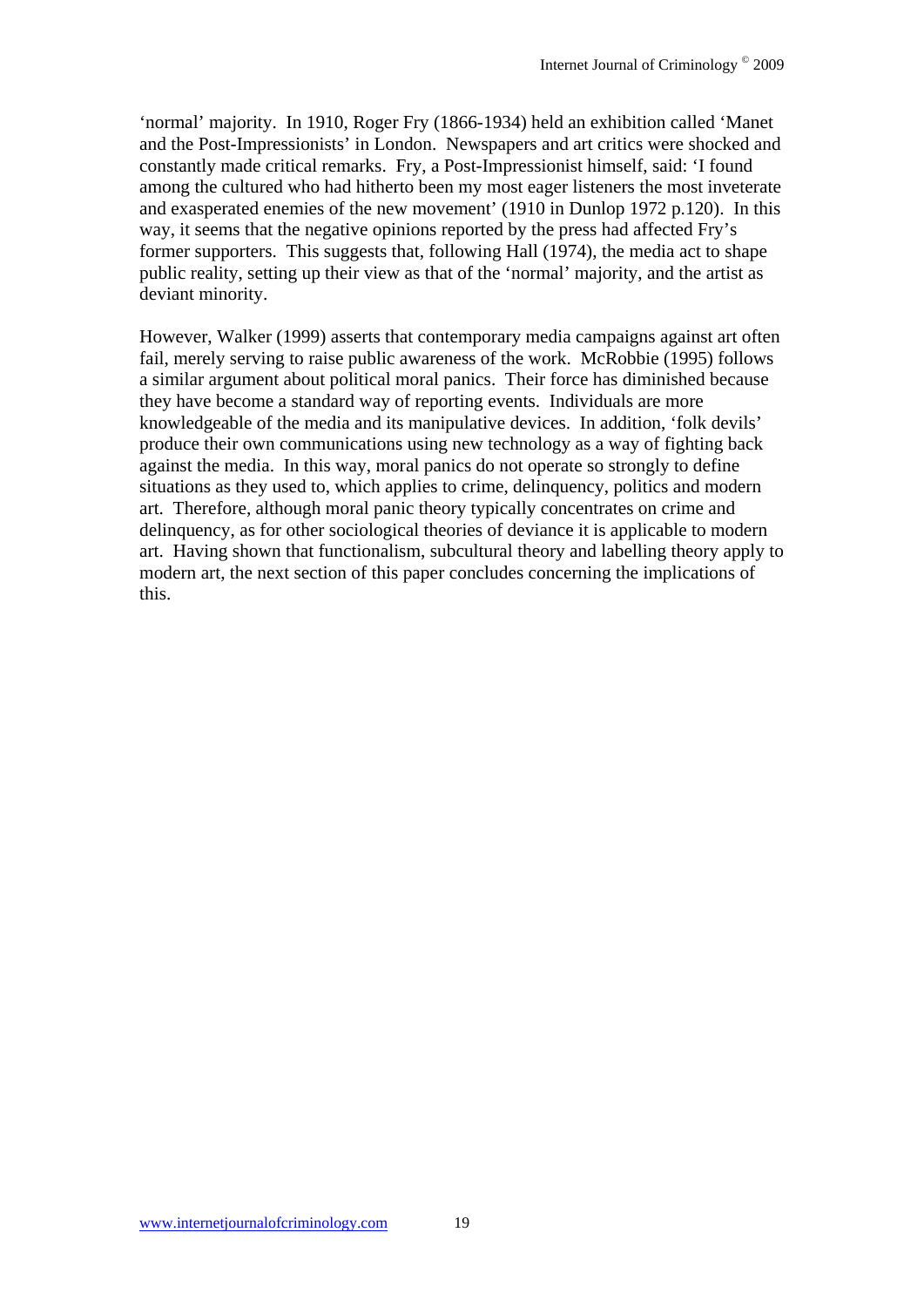#### **7.0. Conclusion**

This paper argued that sociological theories that concentrate on crime, delinquency and mental illness are applicable to modern art. Following a brief historiography of sociological theories of deviance, three of these theories were applied to three areas of modern art. Functionalism, subcultural theory and labelling theory, including discussion of mental illness and moral panics, were applied to Impressionism and Post-Impressionism, Surrealism and Dada and Contemporary art. In conclusion it is argued that sociological theories of deviance explain the functions of art, the subcultures of artists and the societal reaction to artists and their work. Therefore, despite concentrating on crime, delinquency and mental illness, sociological theories of deviance apply to modern art and this needs recognition in future research.

The sociological theories of deviance discussed have addressed either structure, such as the anomie theories of Durkheim (1895) and Merton (1938), or meanings, such as work by Becker (1963) and Lemert (1969). In order to fully address deviance sociologically, the levels of structure and meaning must be united. Akers (1967) argues that both structure and process are important and must integrate in a final analysis. He asserts that where as structural explanations examine differences between groups, such as class, gender and power, theories that concentrate on process and meaning examine differences within groups, such as life histories. Structural theories posit a reason for the first cause of deviance and consider which groups have the power in society to define the rules. However, meaning theories capture the nature of the deviant career and the importance of self-concept to the individual.

Taylor, Walton & Young (1973) assert that both structural and labelling theories are one-sided. They argue that it is necessary to examine the application of a label, as labelling theory does, but that it is also necessary to examine who is labelled and why, for which structural explanations are required. In this way, they suggest that a fully inclusive theory of deviance must examine both structure and meaning. Therefore, the sociology of deviance is narrow in two ways. First, it tends to concentrate on crime, delinquency and mental illness without examining deviance in other fields, such as modern art. Second, theorists tend to adopt either a structure or a meaning approach to explaining deviance, which alone do not fully account for deviance. In this way, research into the sociology of deviance needs to progress in two ways: it must unite structure and meaning and extend to topics such as modern art.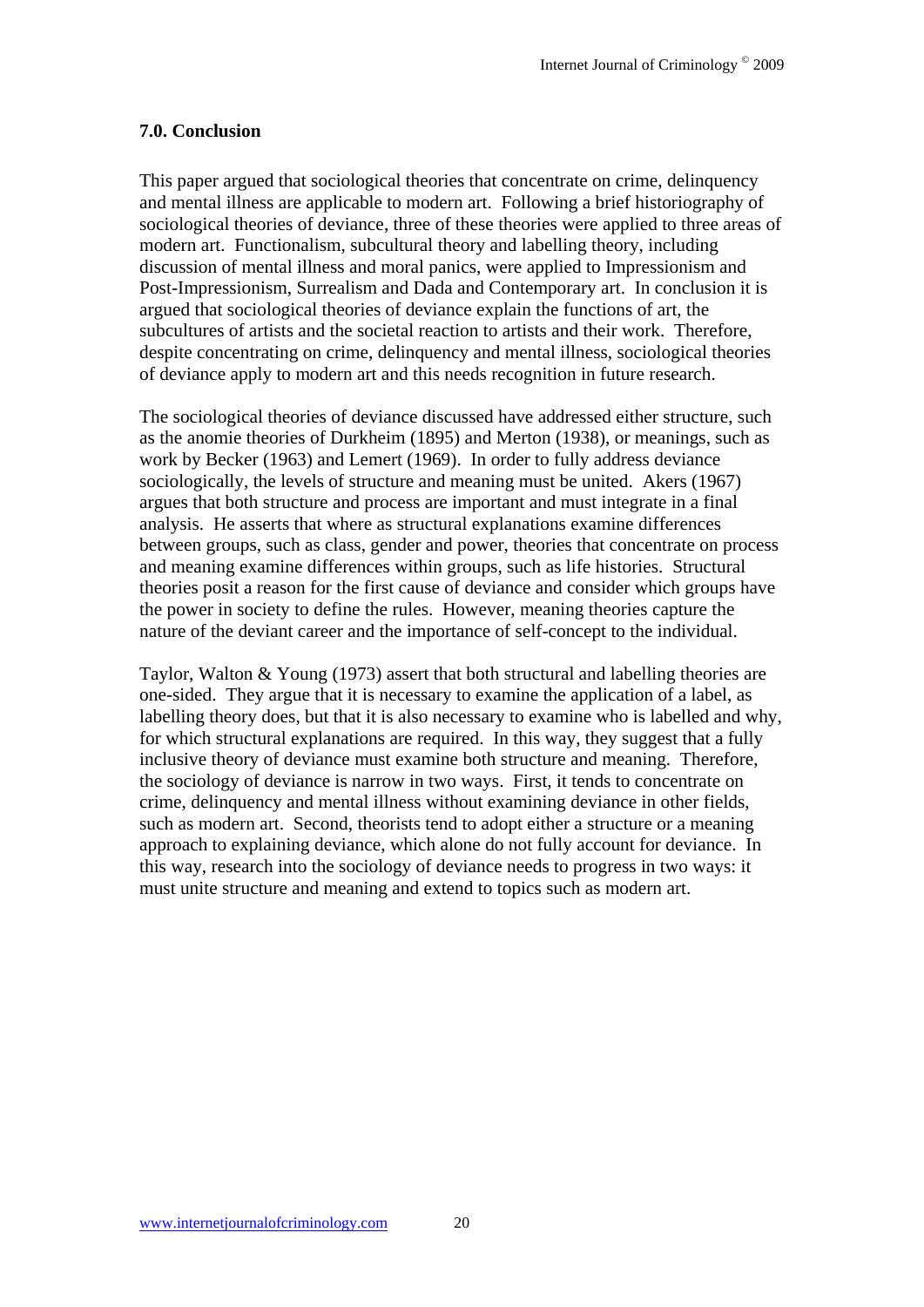## **Index of Pictures**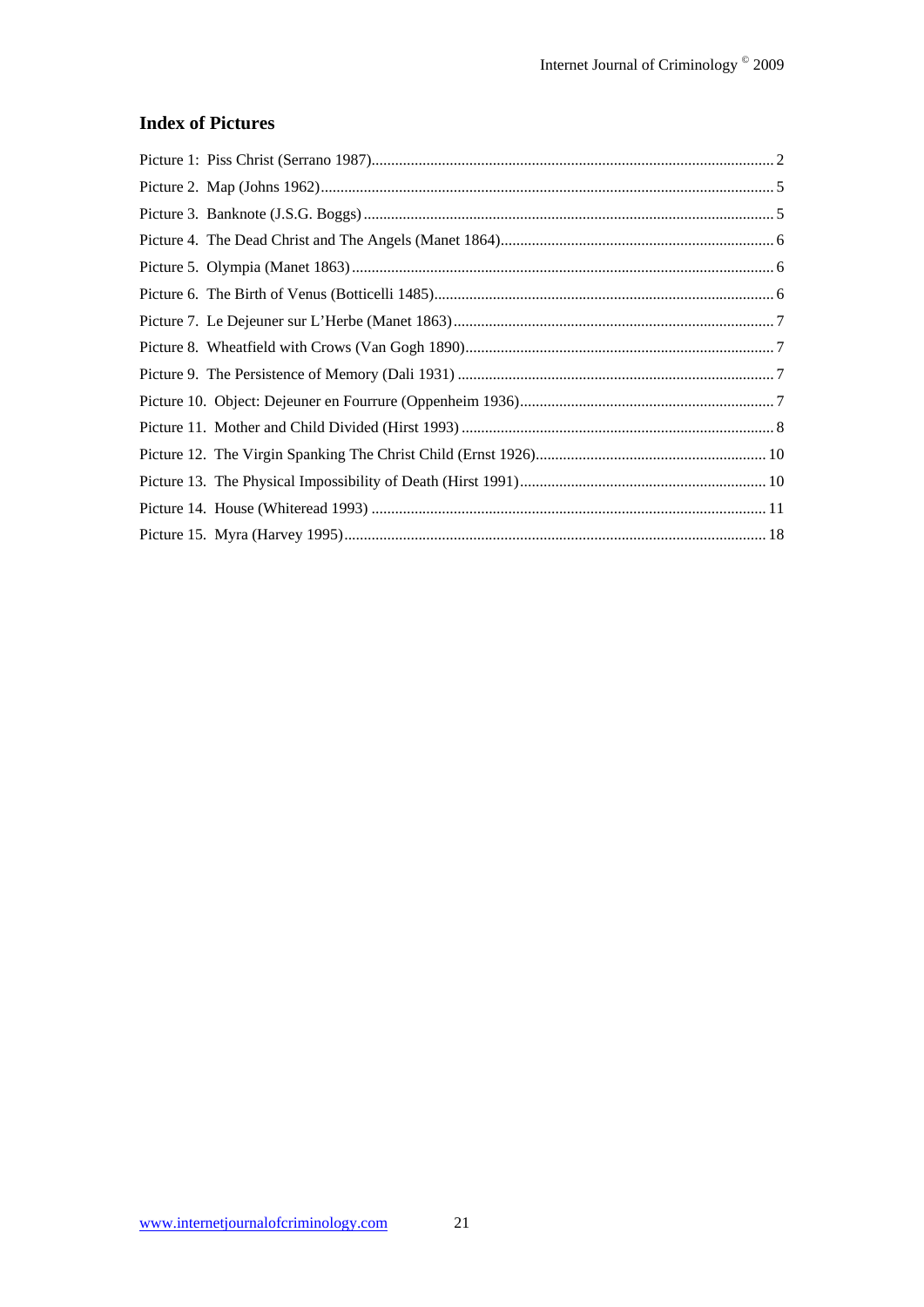#### **References**

Abercrombie, N. et al (eds.). (2000). The Penguin Dictionary of Sociology. Penguin.

Adorno, T., W. (1951). Minima Moralia: Reflections from a Damaged Life. Verso Books Edition (1996).

Akers, R., L. (1967). 'Problems in the Sociology of Deviance: Social Definitions and Behaviour' in Social Forces (46).

Allen, W. (Director). (1999). Sweet and Lowdown. (Motion Picture). United States: Magnolia Productions & Sweetland Films.

Ballard, J., G. (1997). Cocaine Nights. Flamingo.

Becker, H., S. (1963). Outsiders: A Study in the Sociology of Deviance. Glencoe Free Press.

Becker, H., S. (1982). Art Worlds. University of California Press.

Berlin, I. (1969). Four Essays on Liberty. Oxford University Press.

Box, S. (1981). 'Changing Conceptions of Deviance, Official Data and Deviants' in Deviance, Reality and Society. Holt, Reinhart.

CCCS. (1976). 'Some Notes on the Relationship between the Societal Control Culture and the News Media' in Hall, S. & Jefferson, T. (eds.). (1976). Hutchinson.

Cloward, R., A. & Ohlin, L., E. (1969). 'The Evolution of Delinquent Subcultures' in Cressey, D., R. & Ward, D., A. (eds.). (1969). Delinquency, Crime and Social Processes. Harper.

Cochrane, R. (1973). The Social Creation of Mental Illness. Longman.

Cohen, A., K. (1955). Delinquent Boys: The Culture of the Gang. Glencoe Free Press.

Cohen, S. (1972). Folk Devils and Moral Panics: The Creation of the Mods and Rockers. MacGibbon.

Collings, M. (1997). Blimey! From Bohemia to Britpop: The London Artworld from Francis Bacon to Damien Hirst. 21 Publishing.

Dentler, R., A. & Erikson, K., T. (1959). 'The Functions of Deviance in Groups' in Social Problems 7 (2).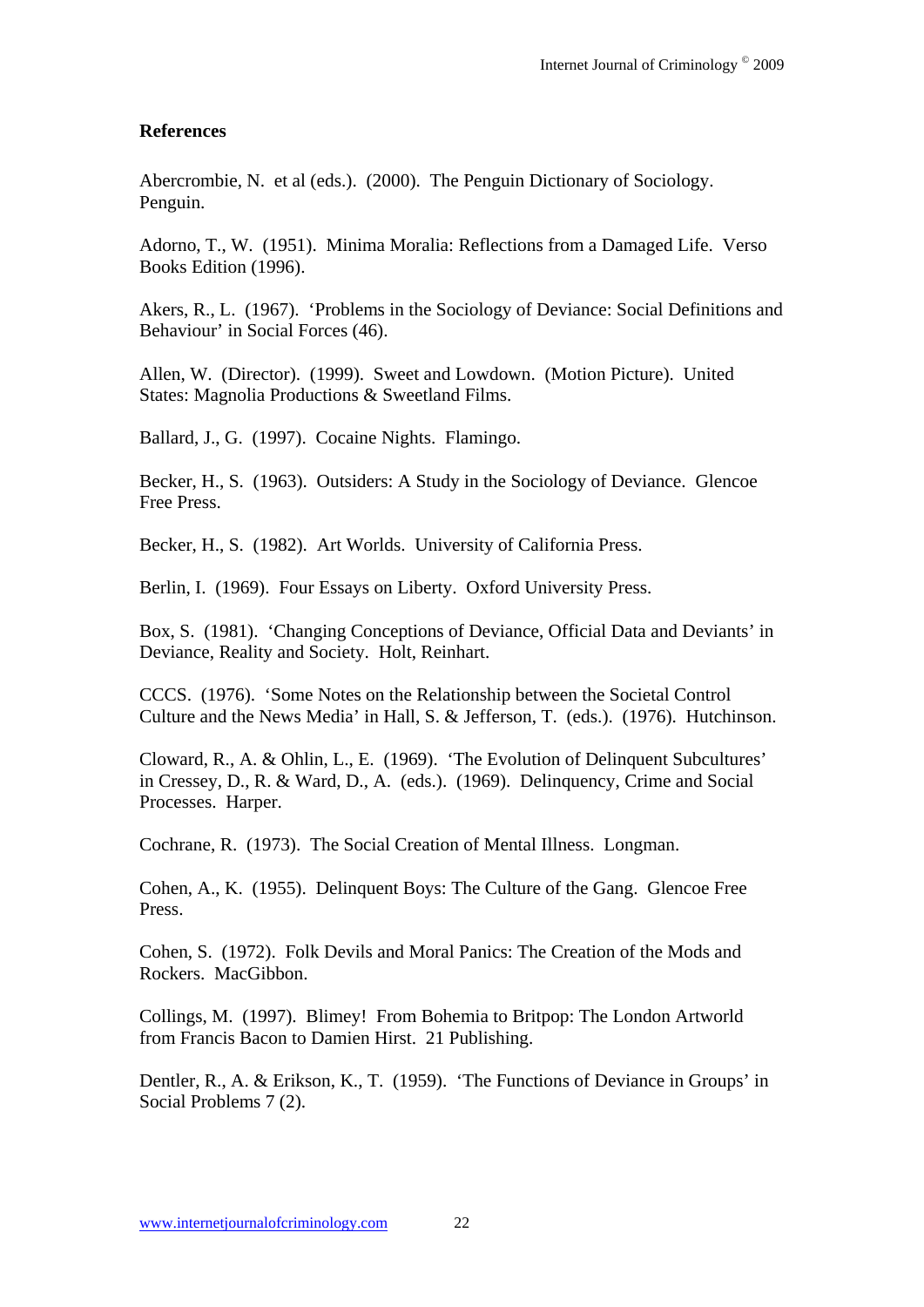Downes, D. & Rock, P. (2003). Understanding Deviance: A Guide to the Sociology of Crime and Rule Breaking. Oxford University Press.

Dunlop, I. (1972). The Shock of the New: Seven Historic Exhibitions of Modern Art. Weidenfield.

Durkheim, E. (1897). 'Suicide: A Study in Sociology'. Simpson, G. (ed.) (1952). Routledge.

Durkheim, E. (1895). 'The Normal and the Pathological' in Muncie, J., McLaughlin, E. & Langan, M. (eds.). (1996). Criminological Perspectives: A Reader. Sage.

Duvignaud, J. (1972). Sociologie de l'Art. P.U.F.

Goffman, E. (1967). 'Normal Deviants' in Scheff, T., J. (ed.). (1967). Mental Illness and Social Processes. Harper & Row.

Gombrich, E., H. (1972). The Story of Art. Phaidon Press.

Goode, E. & Ben-Yehuda, N. (1994). Moral Panics: The Social Construction of Deviance. Blackwell.

Hall, S. (1974). 'Deviance, Politics and the Media' in Rock, P. & McIntosh, M. (eds.). (1974). Deviance and Social Control. Tavistock.

Hebdige, D. (1979). Subculture: The Meaning of Style. Methuen.

Julius, A. (2002). Transgressions: The Offences of Art. University of Chicago Press.

Lemert, E. (1969). 'Primary and Secondary Deviation' in Cressey, D., R. & Ward, D., A. (eds.). (1969). Delinquency, Crime and Social Process. Harper.

Lefebvre, H. (1991). Critique of Everyday Life. Verso.

Matza, D. (1964). Delinquency and Drift. Wiley.

Merton, R., K. (1938). 'Social Structure and anomie' in American Sociological Review 3.

McRobbie, A. (1995). 'Folk Devils Fight Back' in Caffrey, S. & Mundy, G. (eds.). (1995). The Sociology of Crime and Deviance. Greenwich University Press.

Mundy, J. (ed.). (2001). Surrealism: Desire Unbound. Tate Gallery.

Nochlin, L. (1966). Impressionism and Post-Impressionism 1874-1904. Prentice Hall.

Rex, J. (1970). 'Emile Durkheim' in Raison, T. (ed.). (1970). The Founding Fathers of Social Science. Penguin.